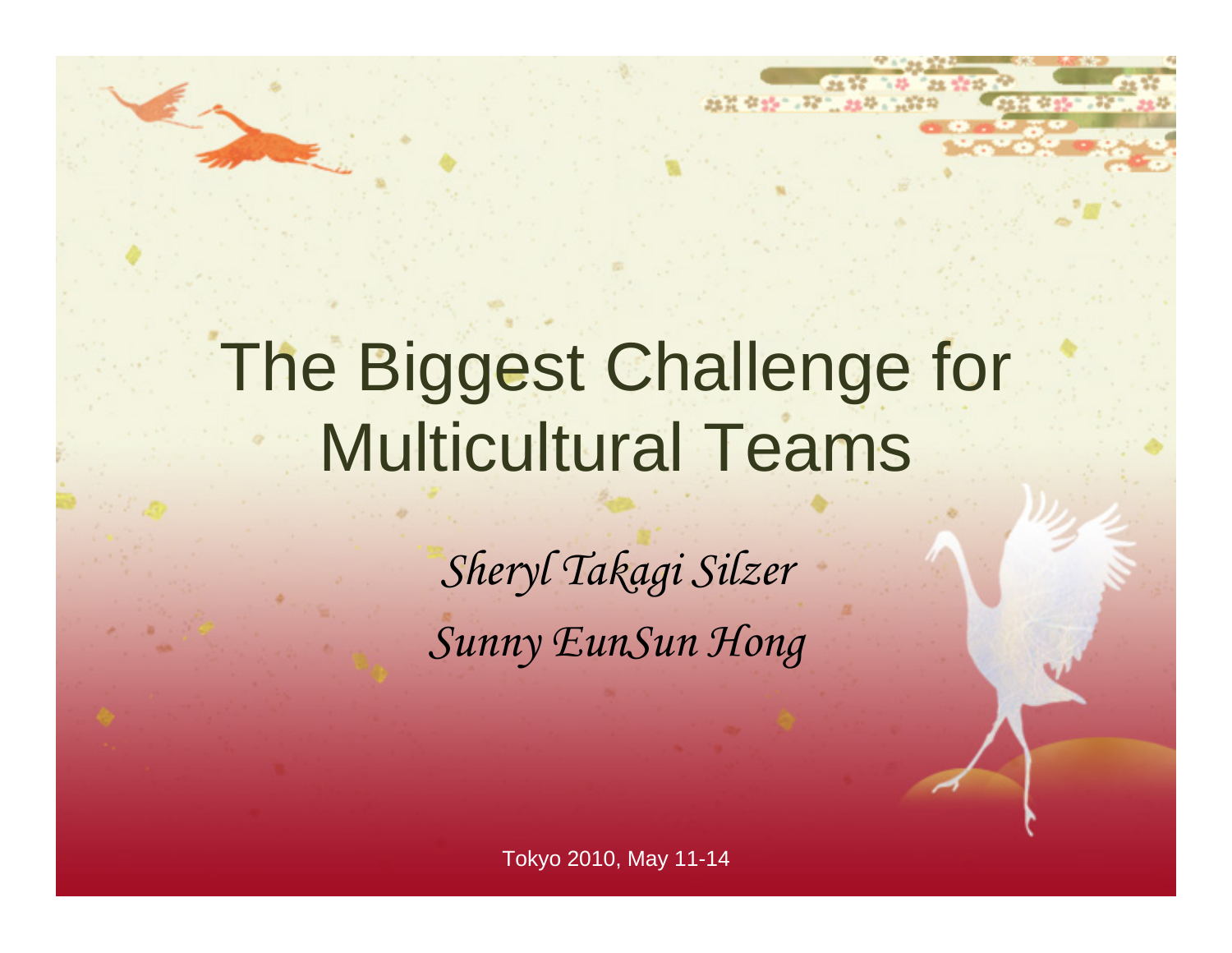# The Biggest Challenge for Multicultural Teams

**To discover the extent to which we** believe our culture to be biblical.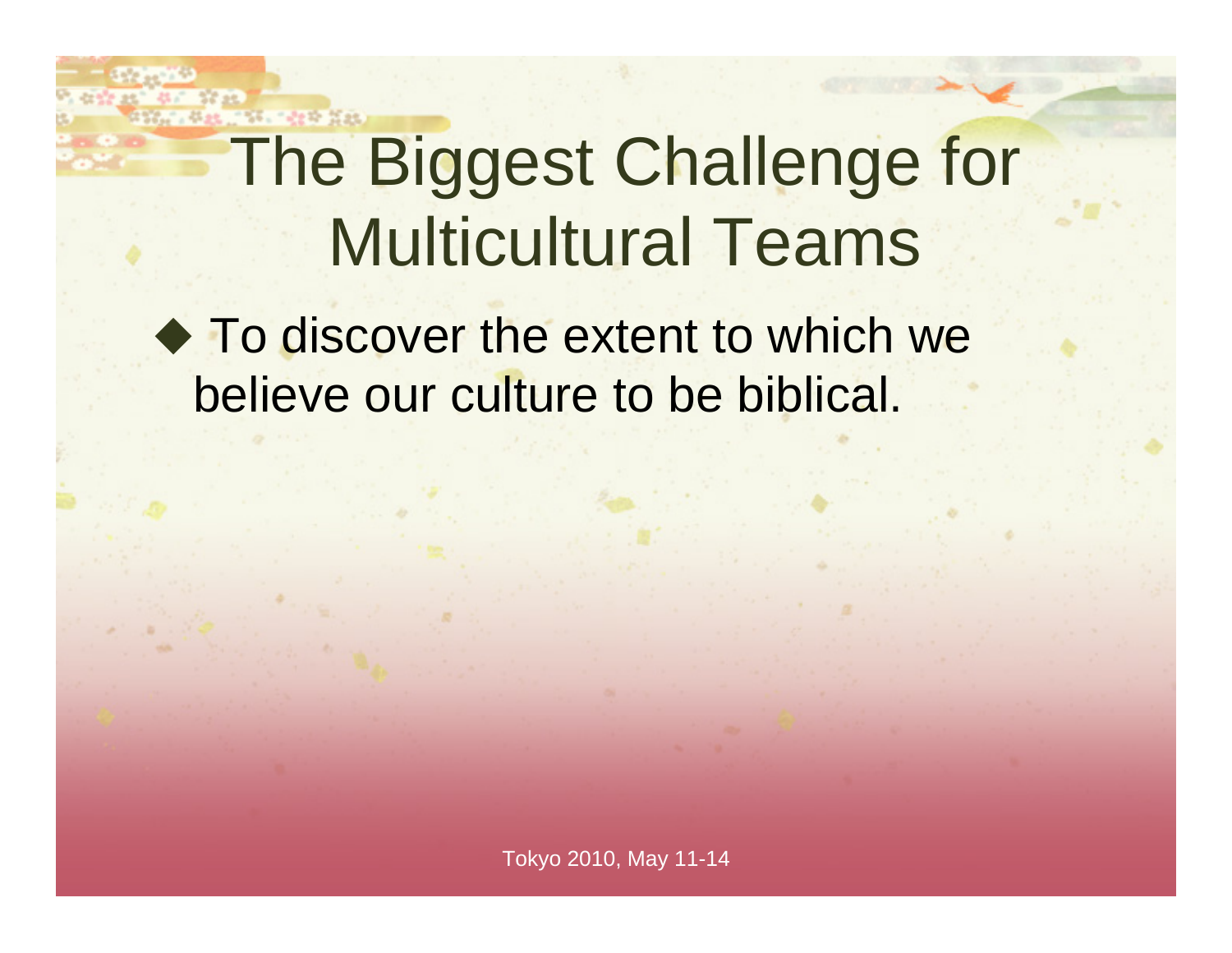# Biggest Challenge

#### ◆ First need to understand culture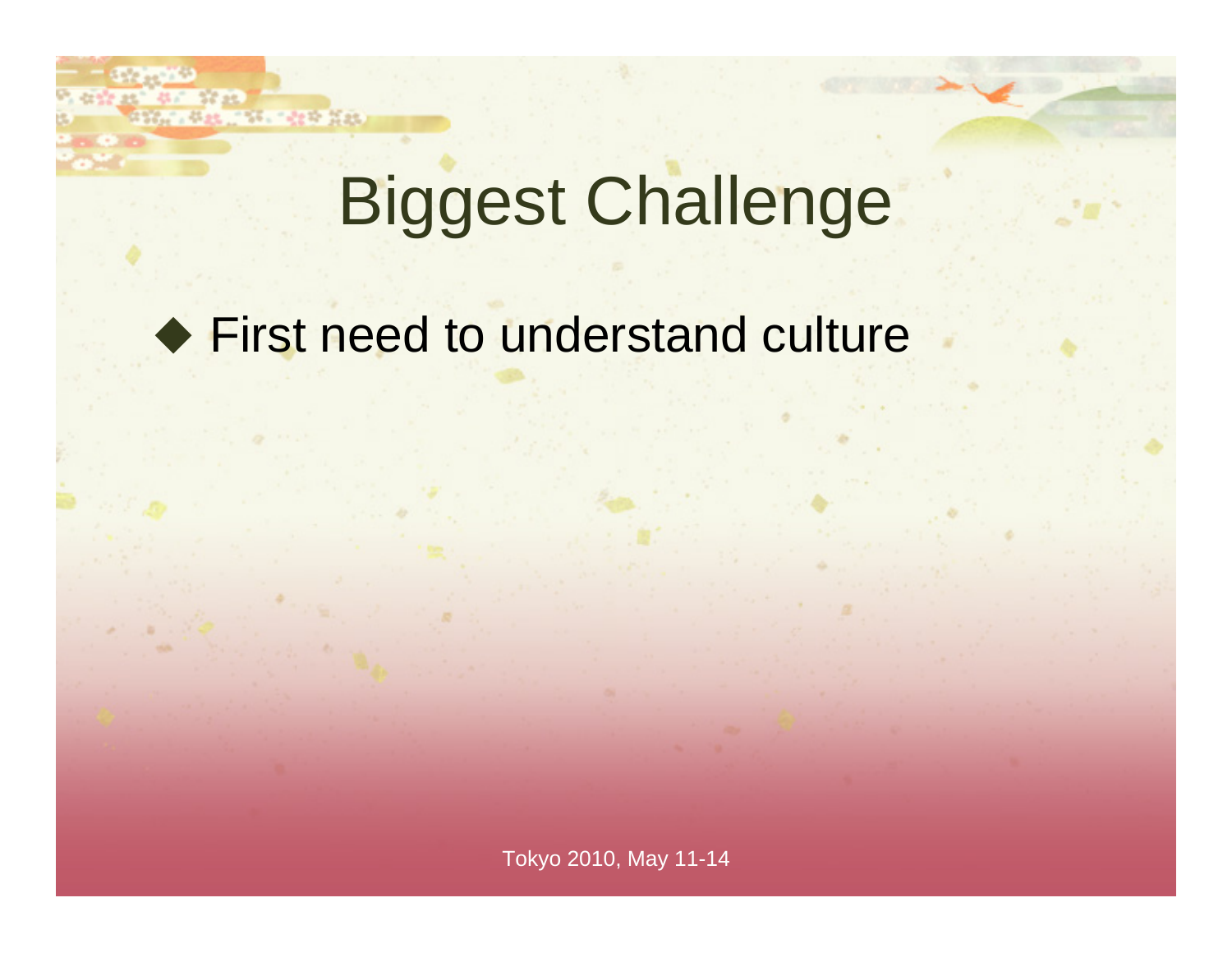#### A Model of Culture

#### What comes to mind when you think about culture?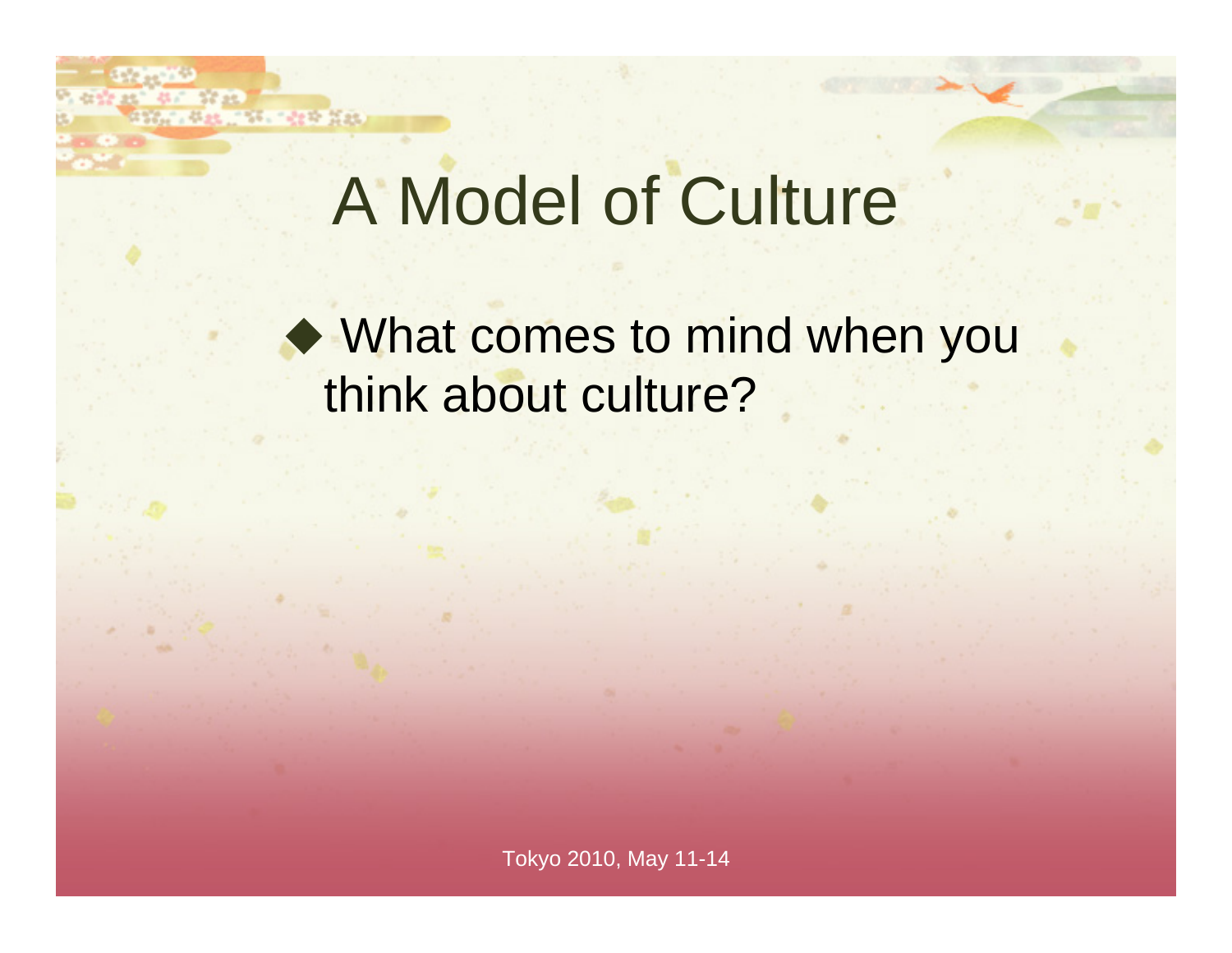# **Culture**

We are shaped by our culture through the ideals and values reflected in how we carry out our everyday activities.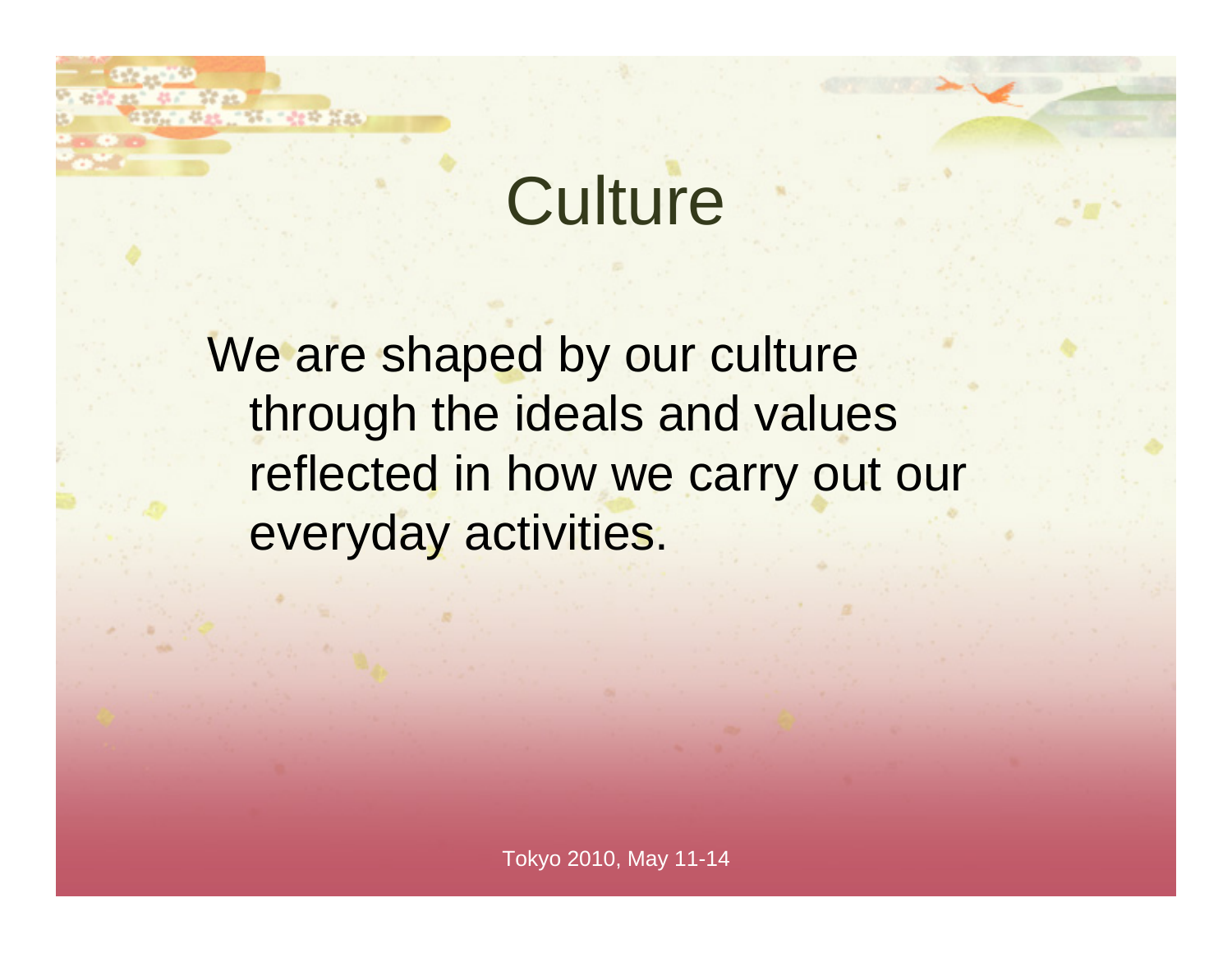# Culture forms patterns of behavior shaped by... ◆ types of decision-making (will) ◆ ideals, beliefs/values, thinking (mind) ◆ types of social relationships/

social responsibility (heart)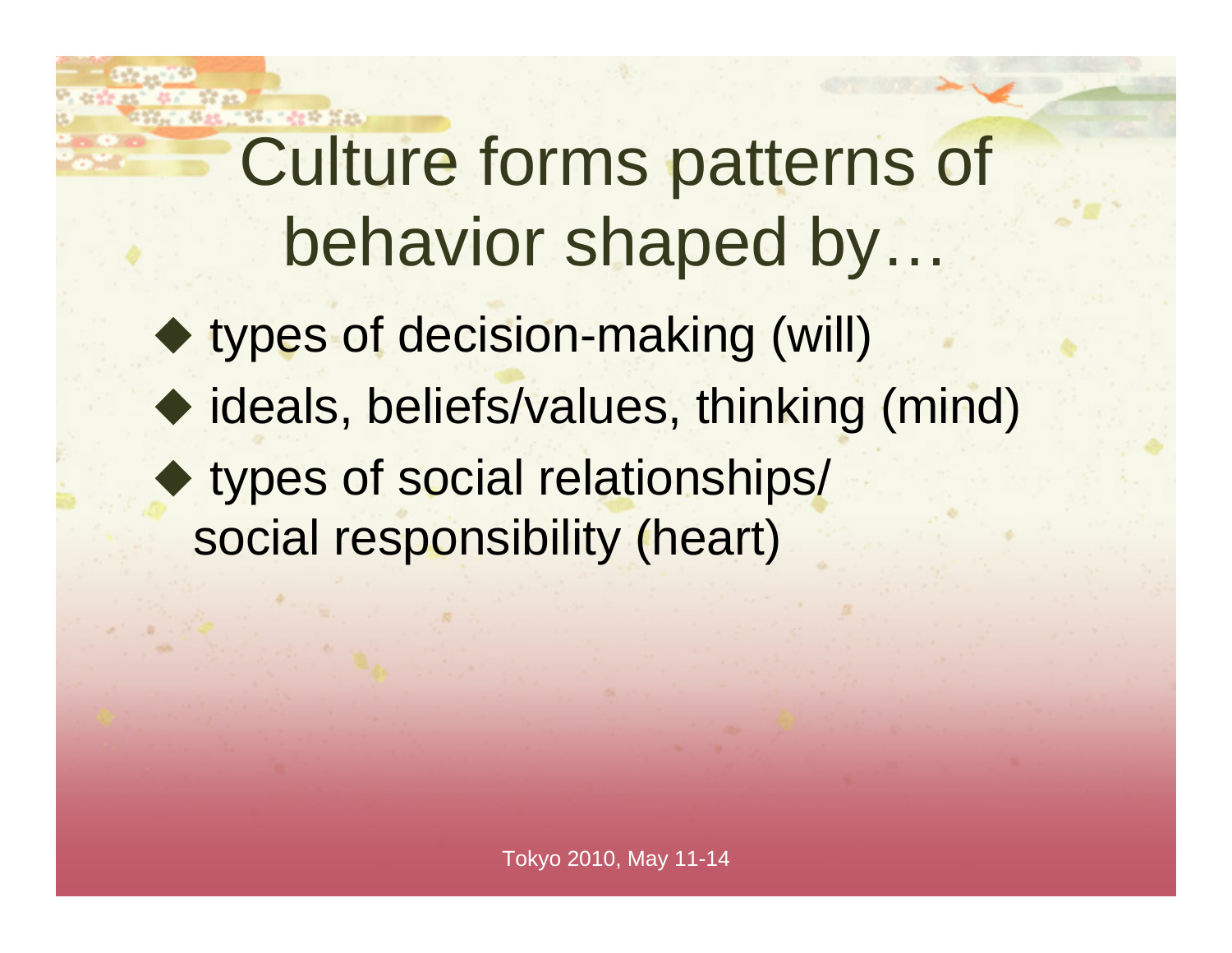# Learning culture

#### Using a model of culture--

#### Structure and Community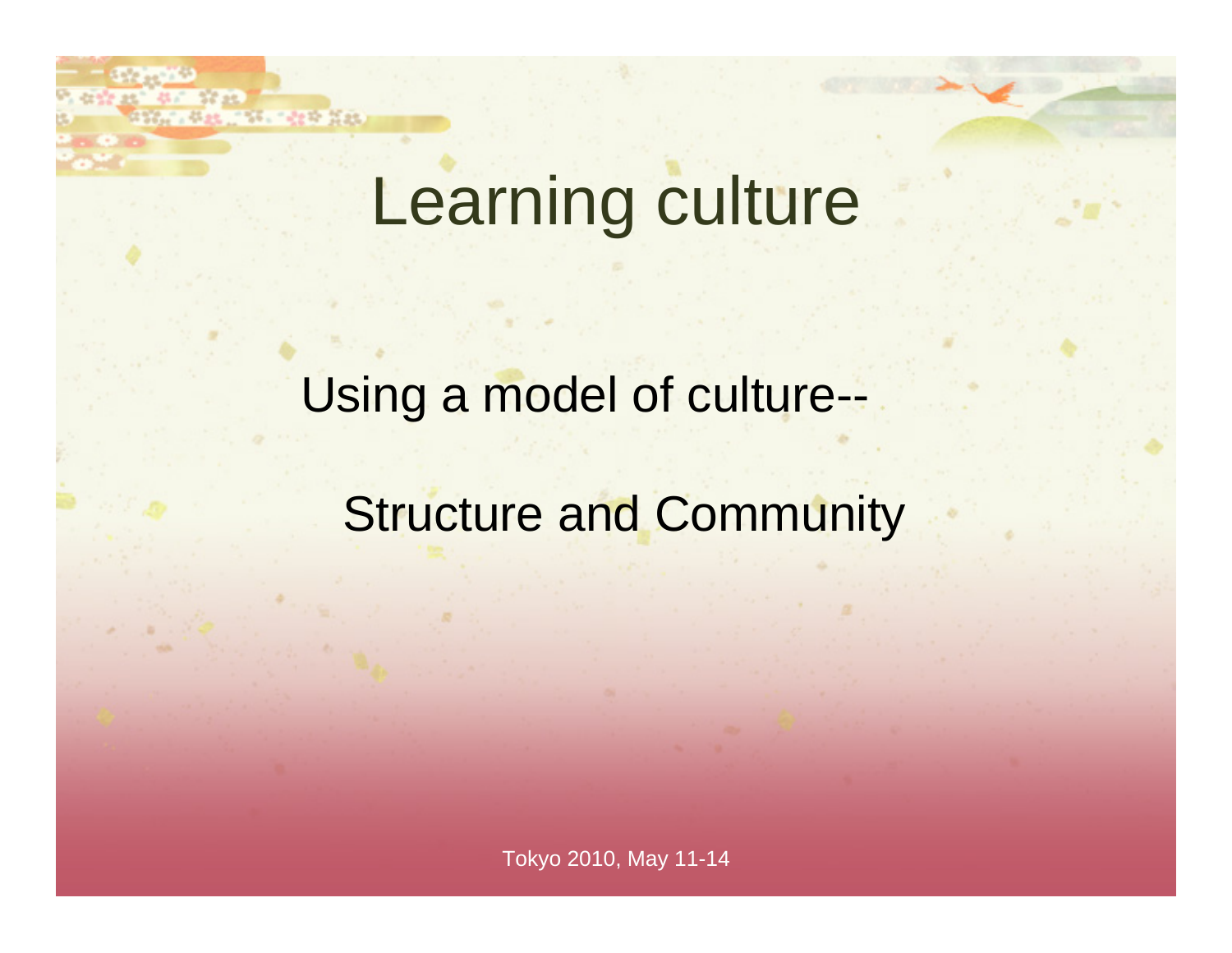# British social anthropologist, Mary Douglas

◆ Studied cultures all over the world ◆ Found two main dimensions **❖ Structure (grid), differences** Community (group), similarities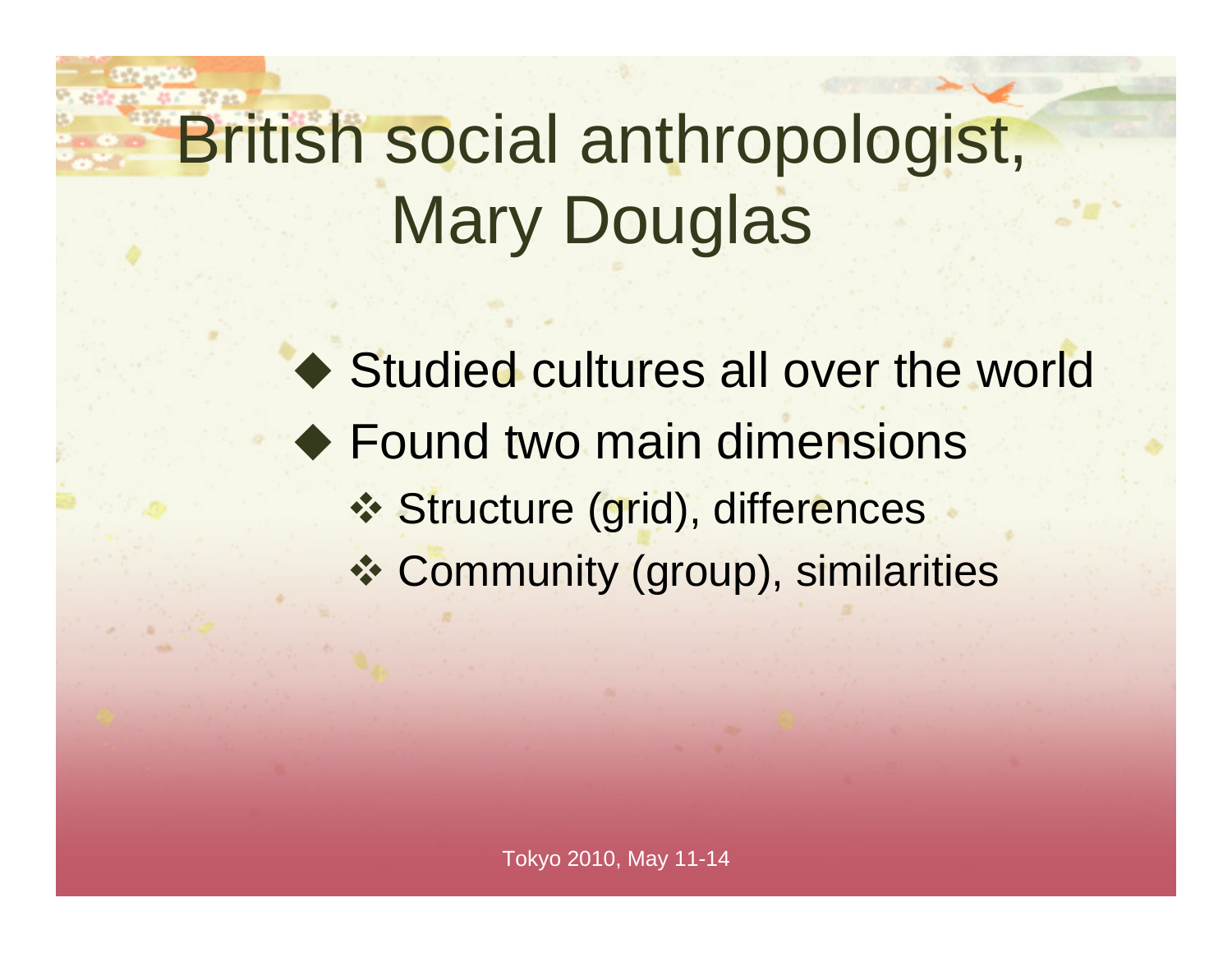#### Structure and Community

Differences (Structure) age gender social status job, prestige ethnicity/color wealth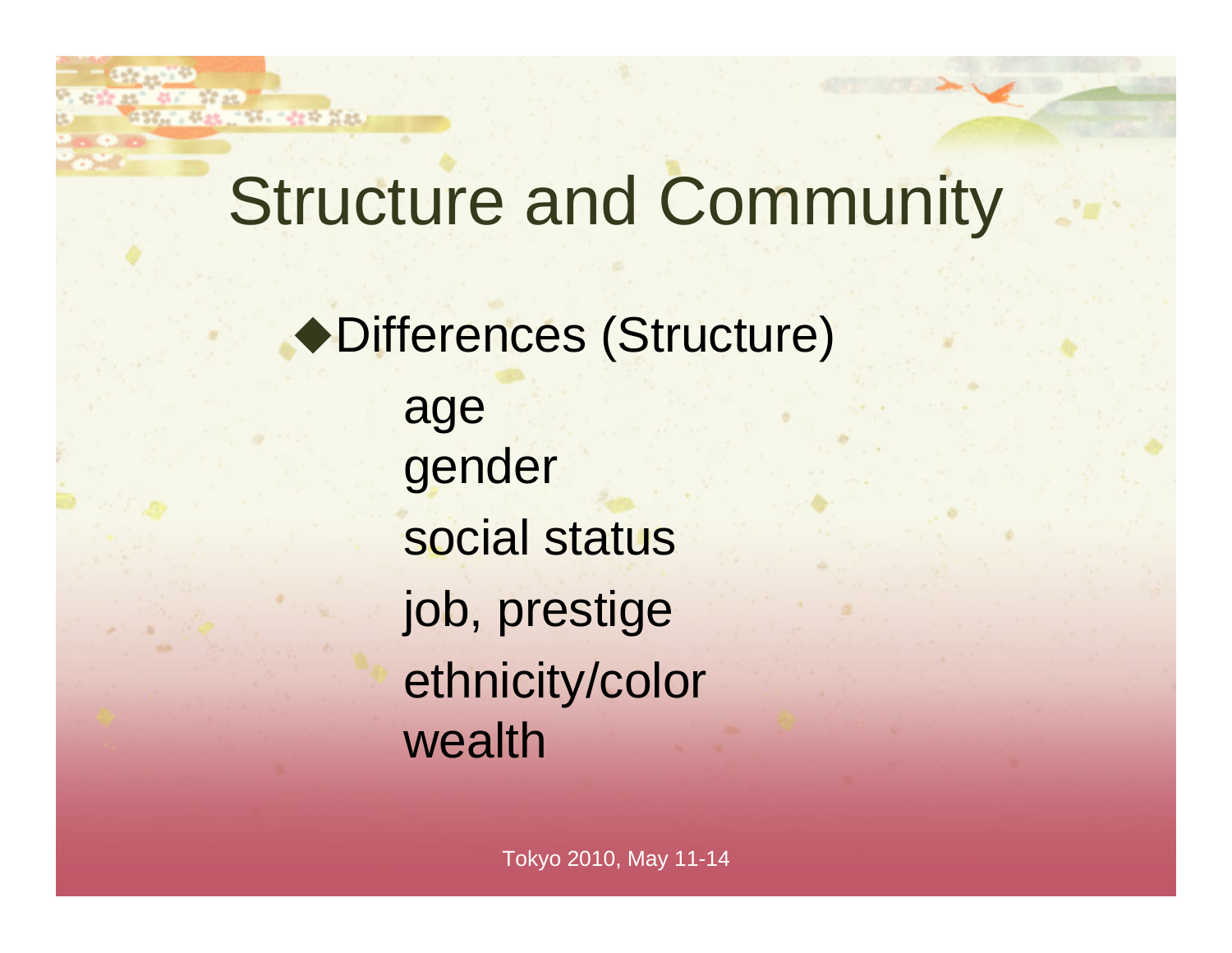#### **Community**

Similarities (Community) cohesiveness through regular socializing social responsibility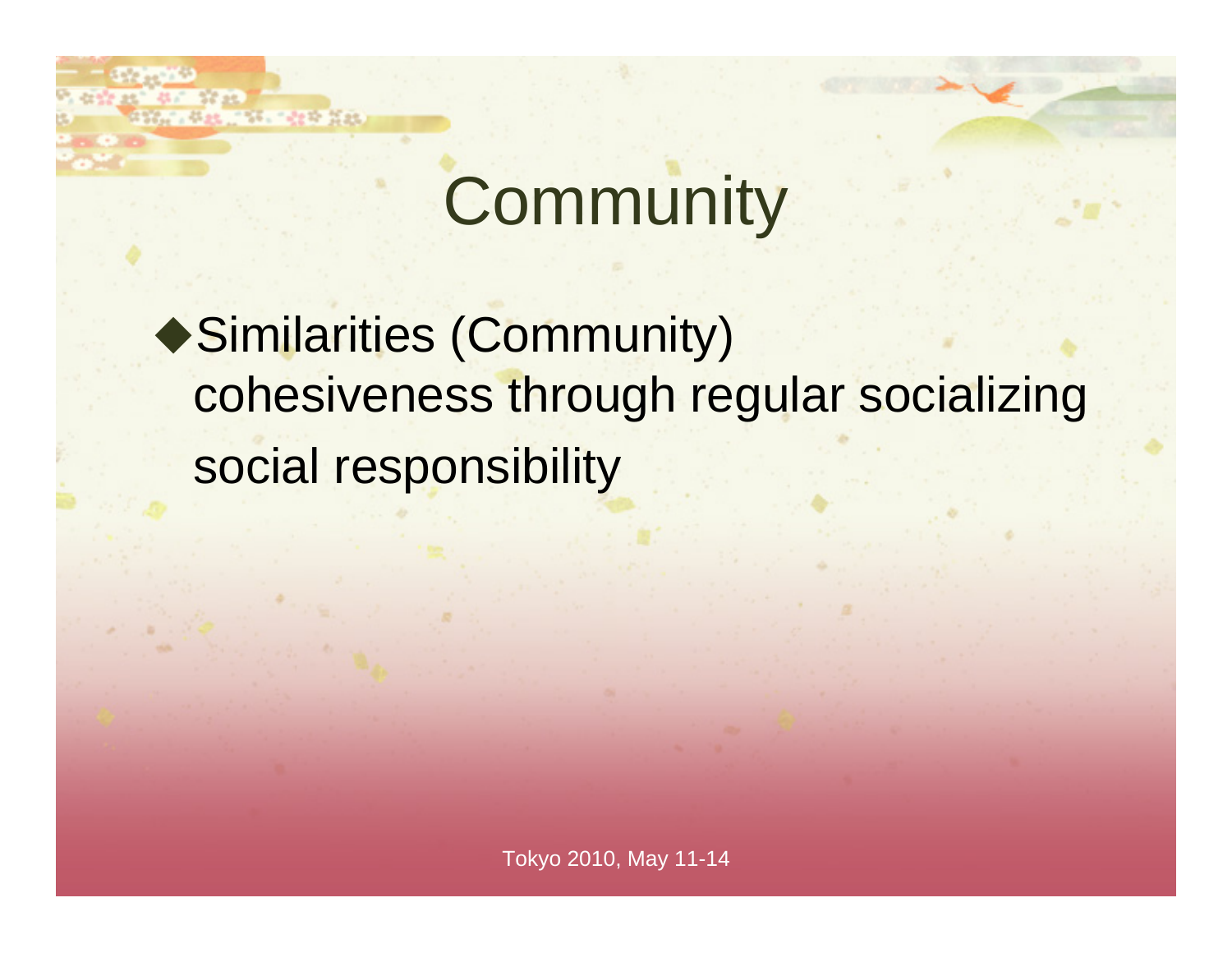Two dimensions form*4 four different cultural activities 1. Individuating 2. Subjugating 3. Hierarching 4. Equalizing*

23.22 4:35 1.72 1.254 1.35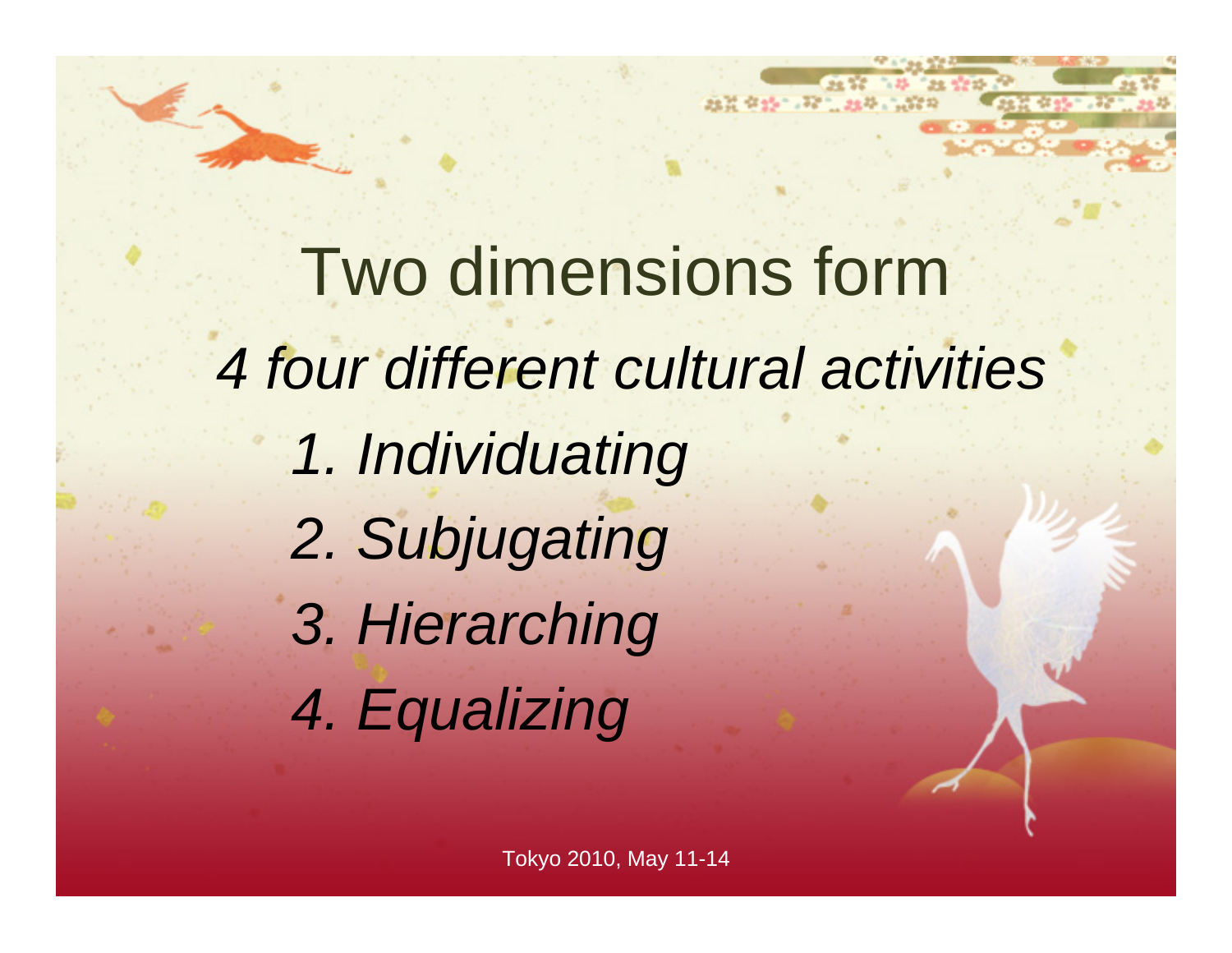### Cultural Ideals maintained by..

- ◆1. Individuating behavior ◆2. Isolating behavior ◆3. Hierarching behavior
- ◆4. Equalizing behavior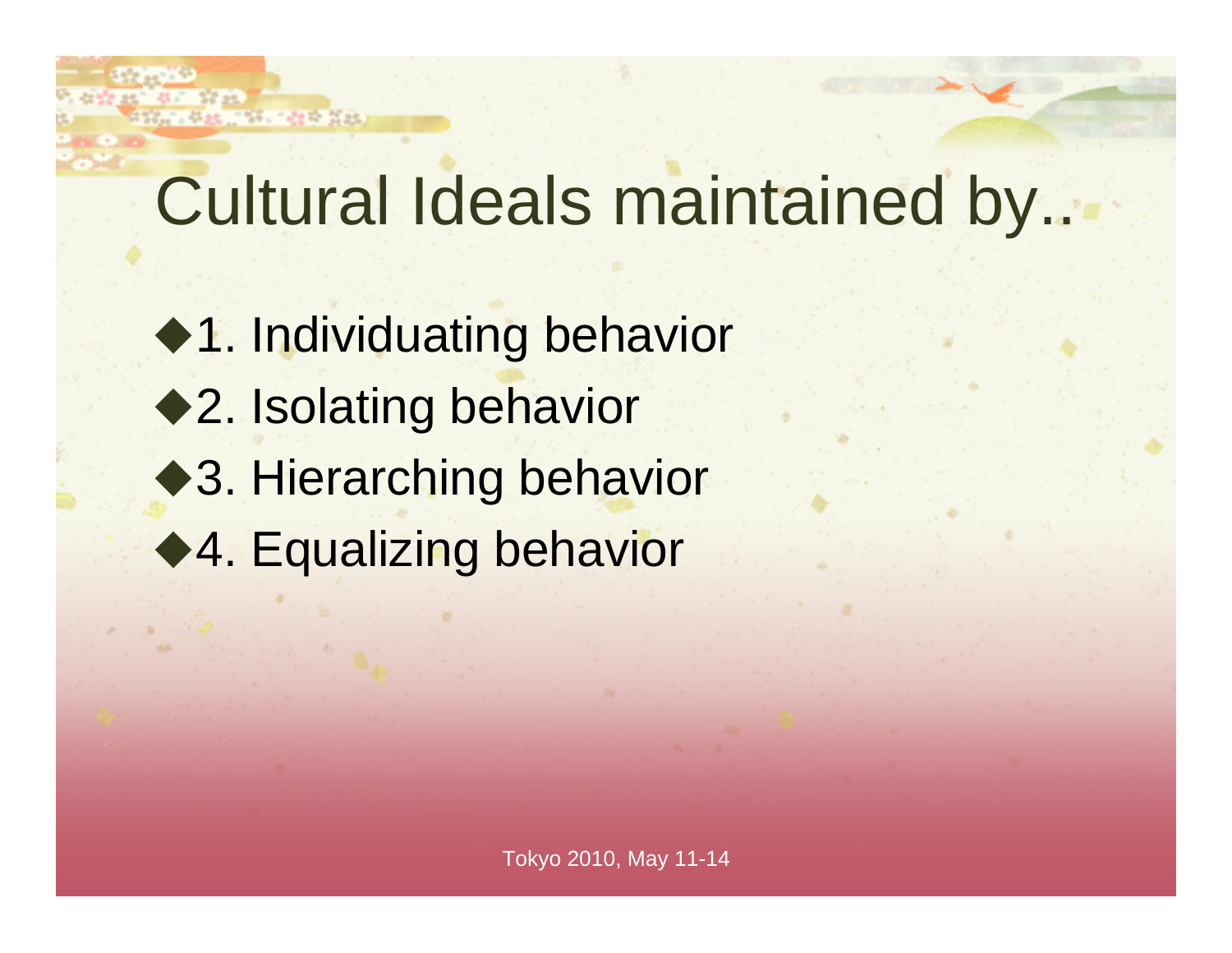# 4 Types of Cultural Ideals

- ◆ A= (weak structure, weak community)
- ◆ B= (strong structure, weak community)
- ◆ C= (strong structure, strong community)
- ◆ D= (weak structure, strong community)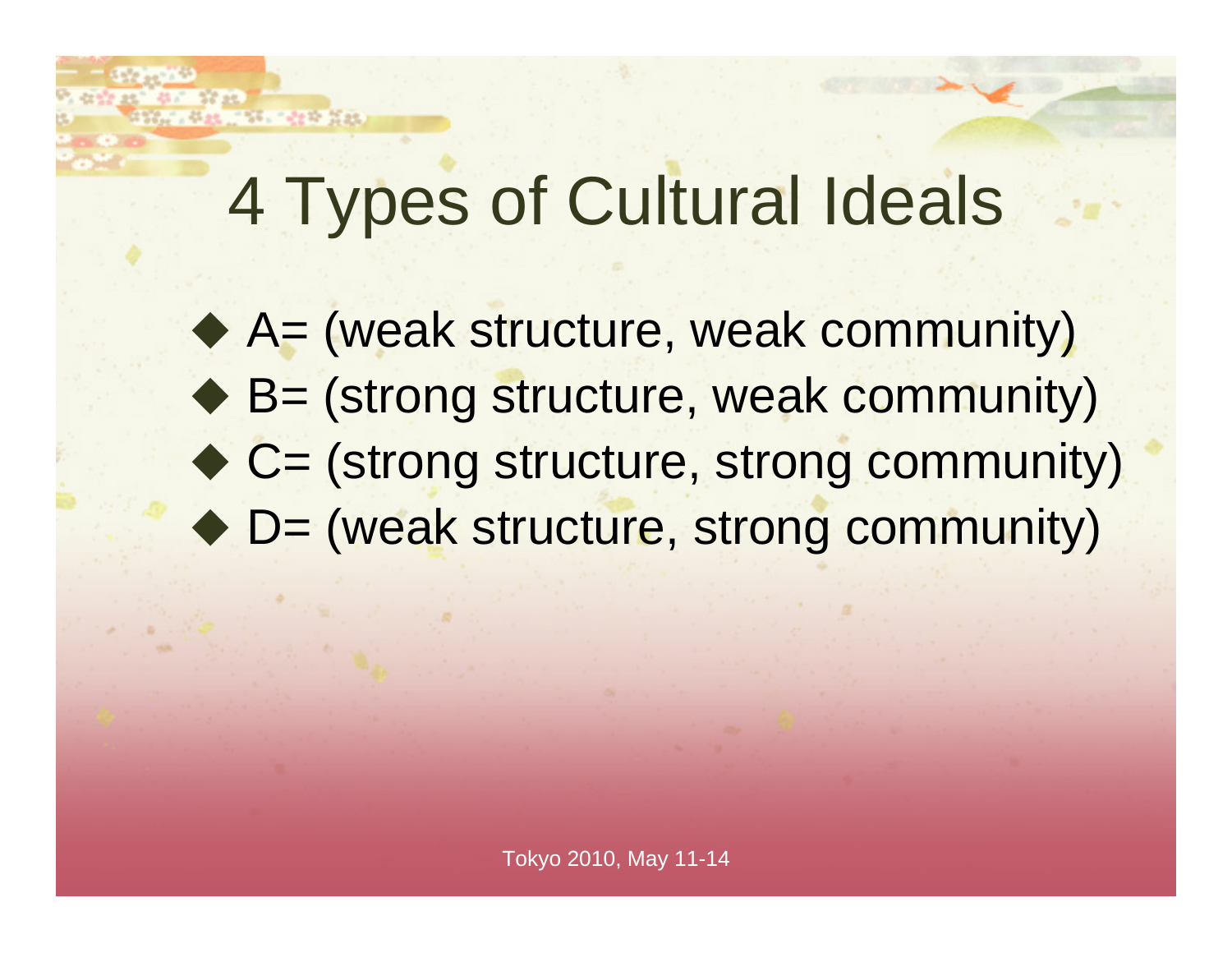



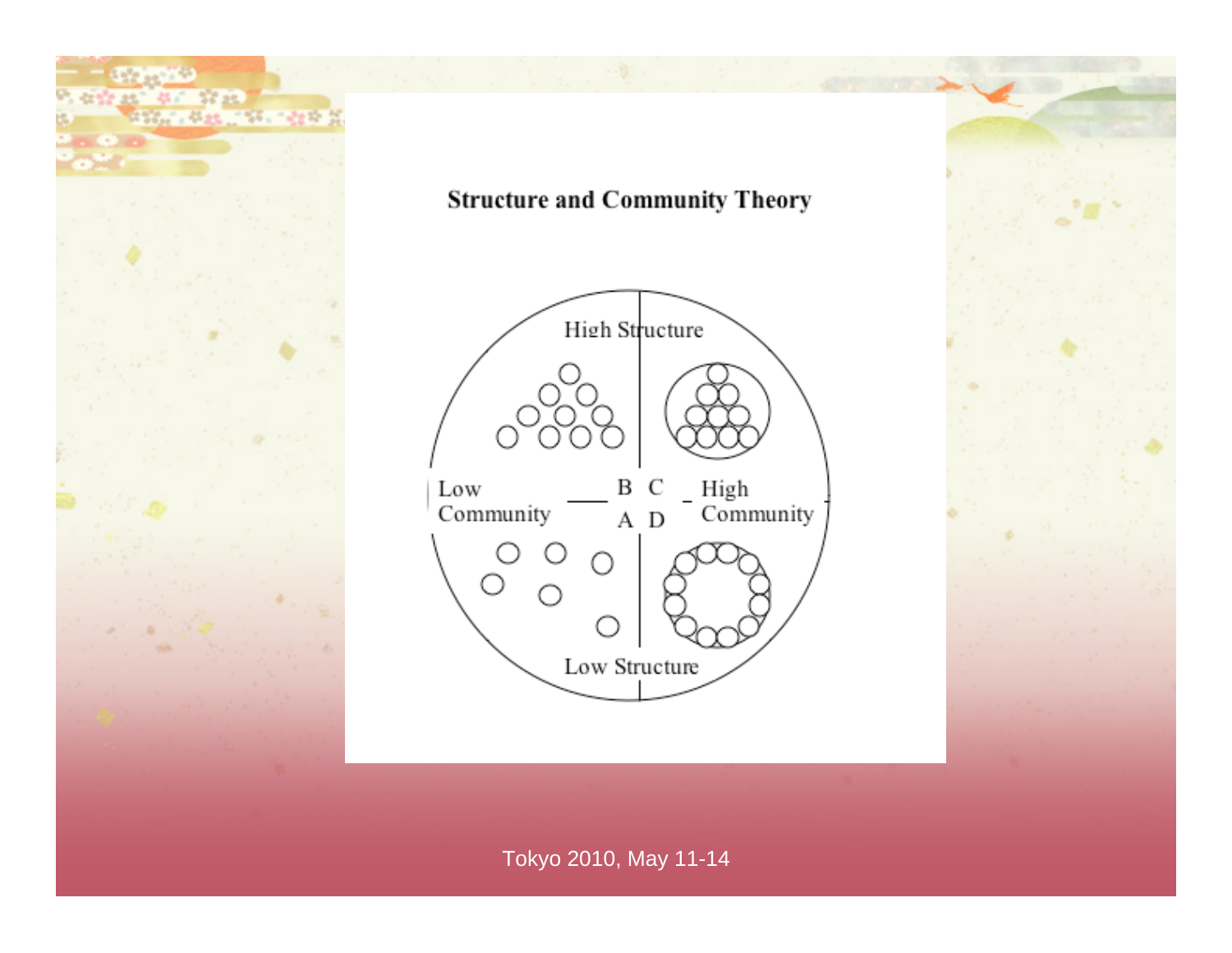# Type A: Individualizing

◆ Weak Structure ◆ Weak Community ◆ Eg. US, consumer cultures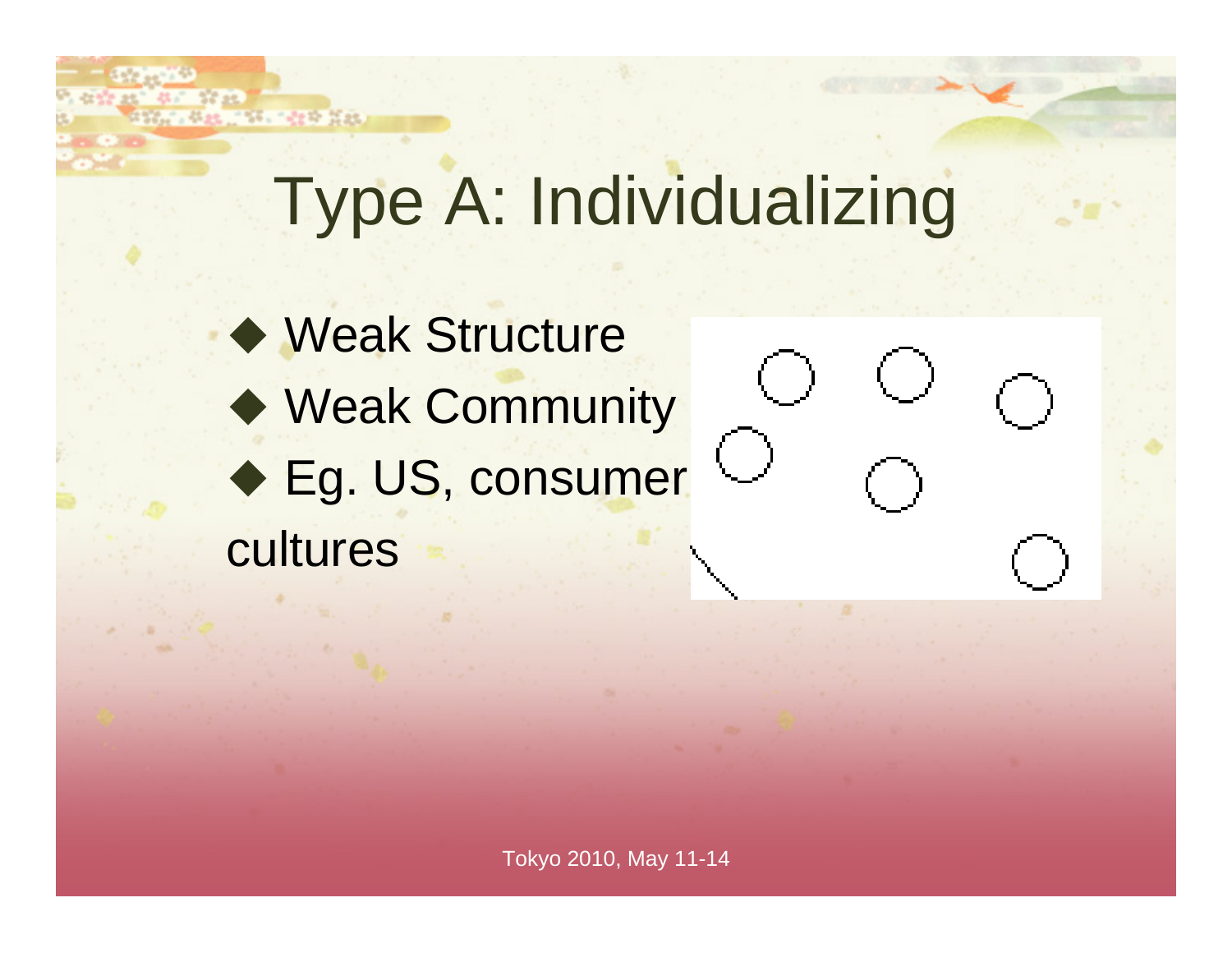# Individualizing

 Makes individual decisions ◆ Has individual truth Takes individual social responsibility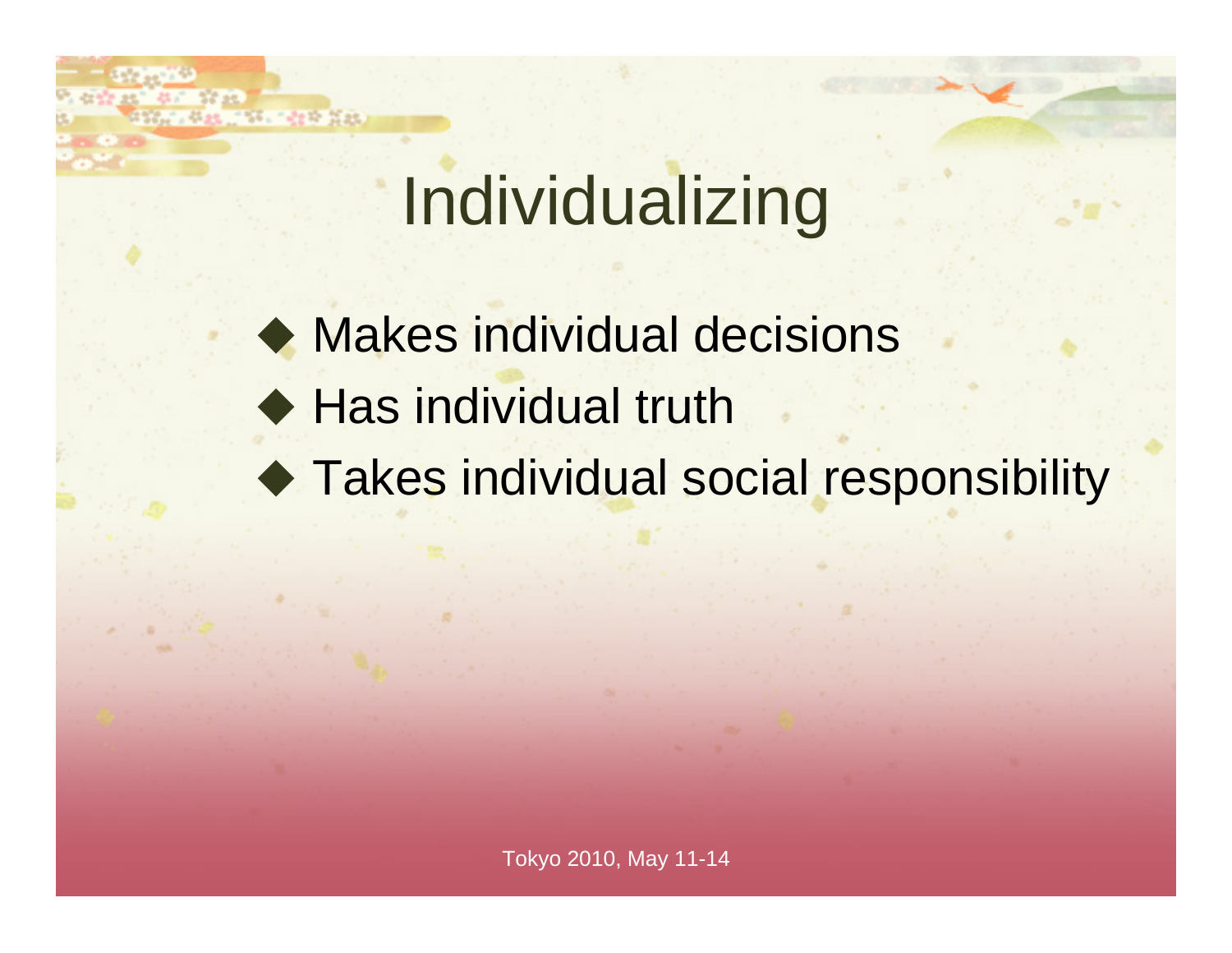# Type B: Subjugating

◆ Strong Structure ◆ Weak Community ◆ Eg. UK, Germany, US institutions, Biola

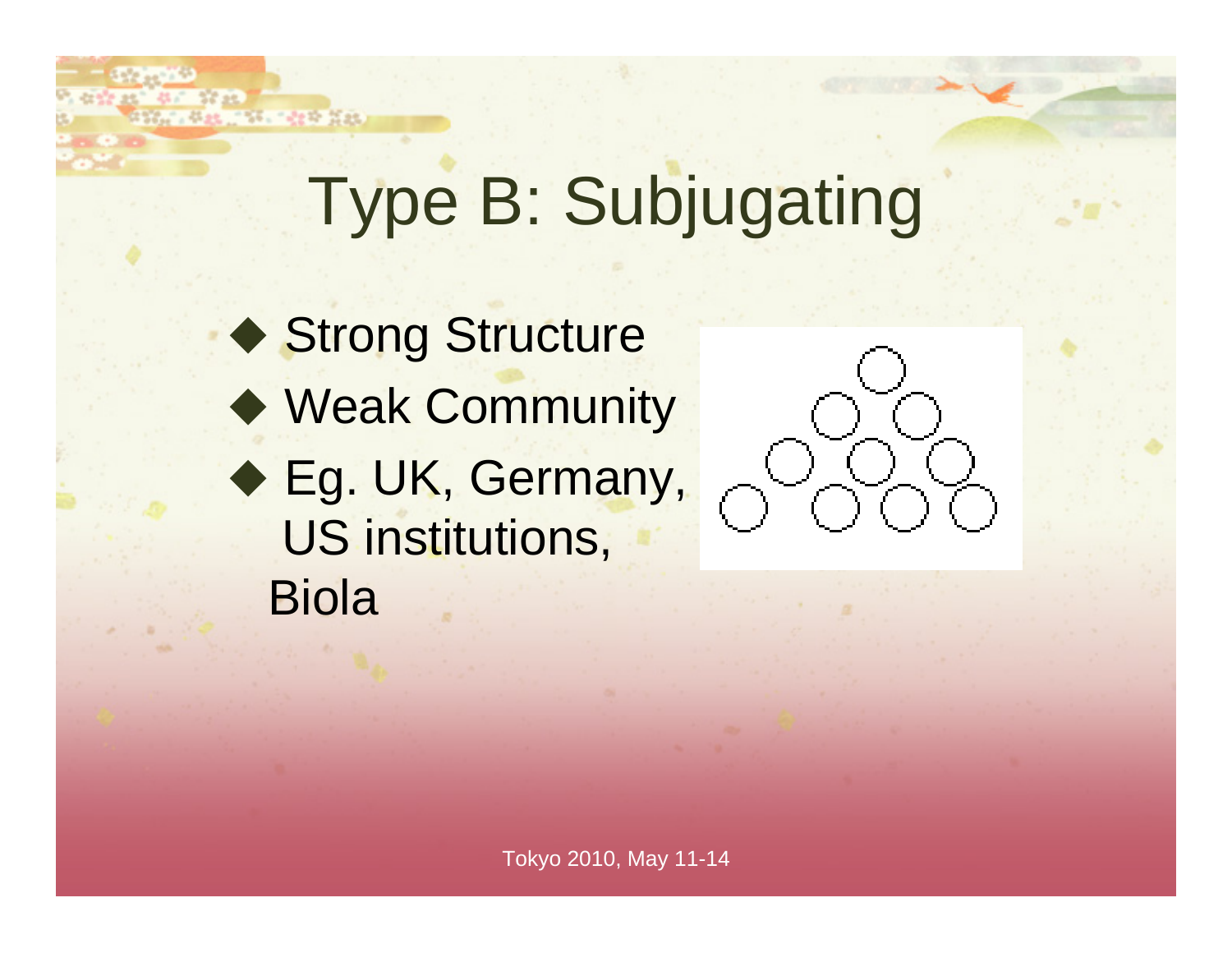# Subjugating

◆ Decisions follow the rules **Truth is the system** ◆ Individual social responsibility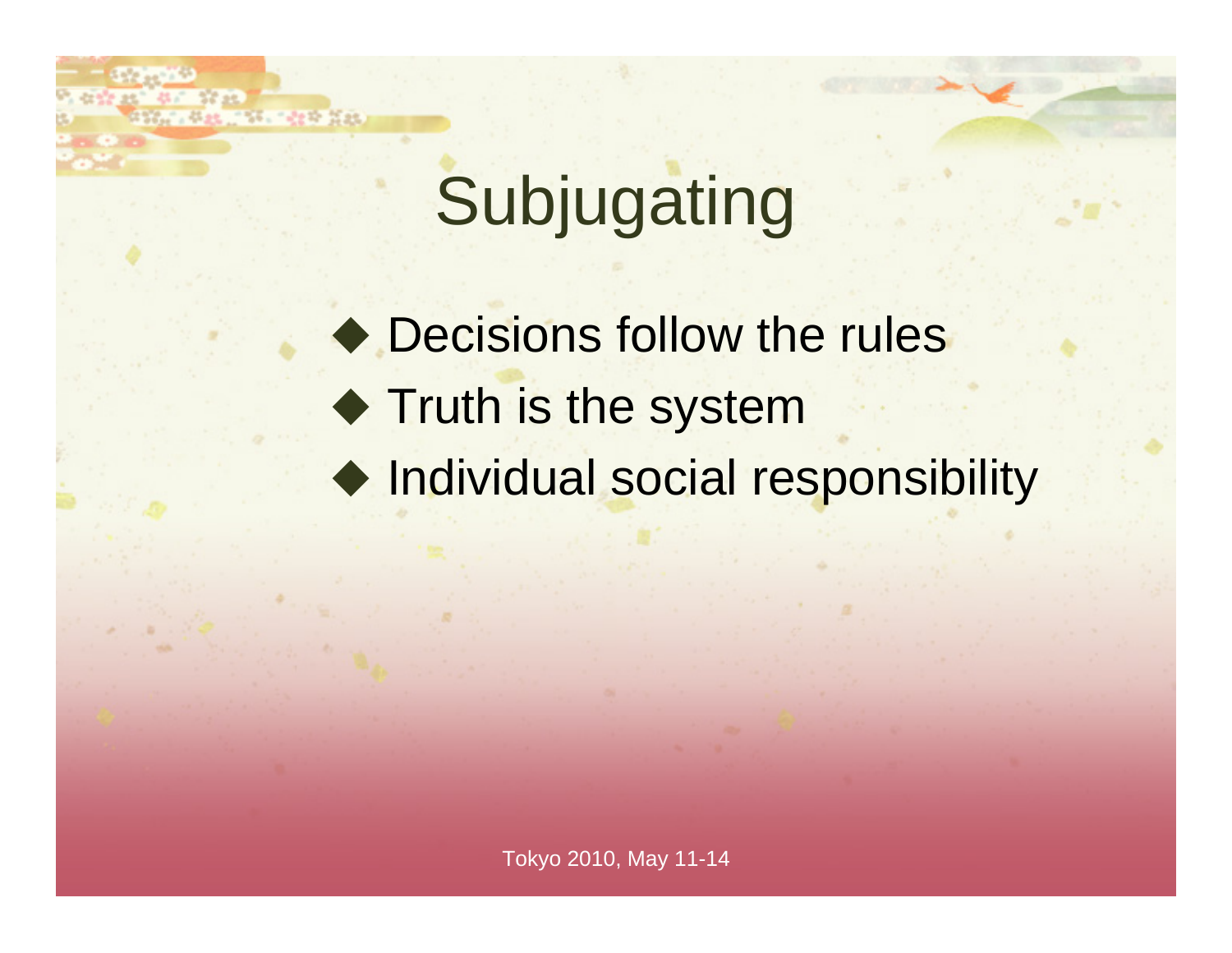# Type C: Hiearching

◆ Strong Structure ◆ Strong Community Japan, Korea, China, Philippines, Thailand, Viet Nam

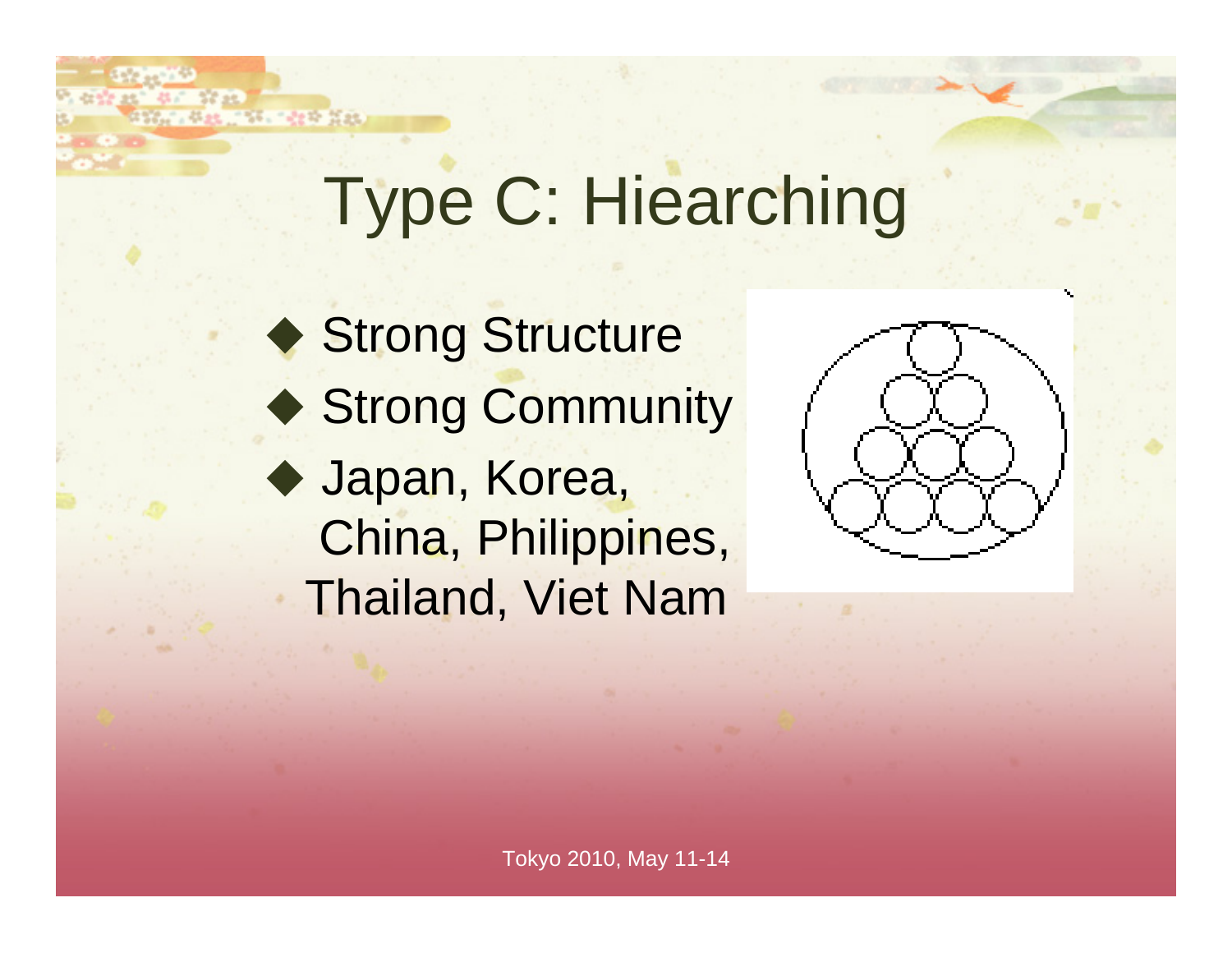### **Hierarching**

◆ Decisions by the top of the hierarchy, tradition, consensus ◆ Truth follows tradition ◆ Community social responsibility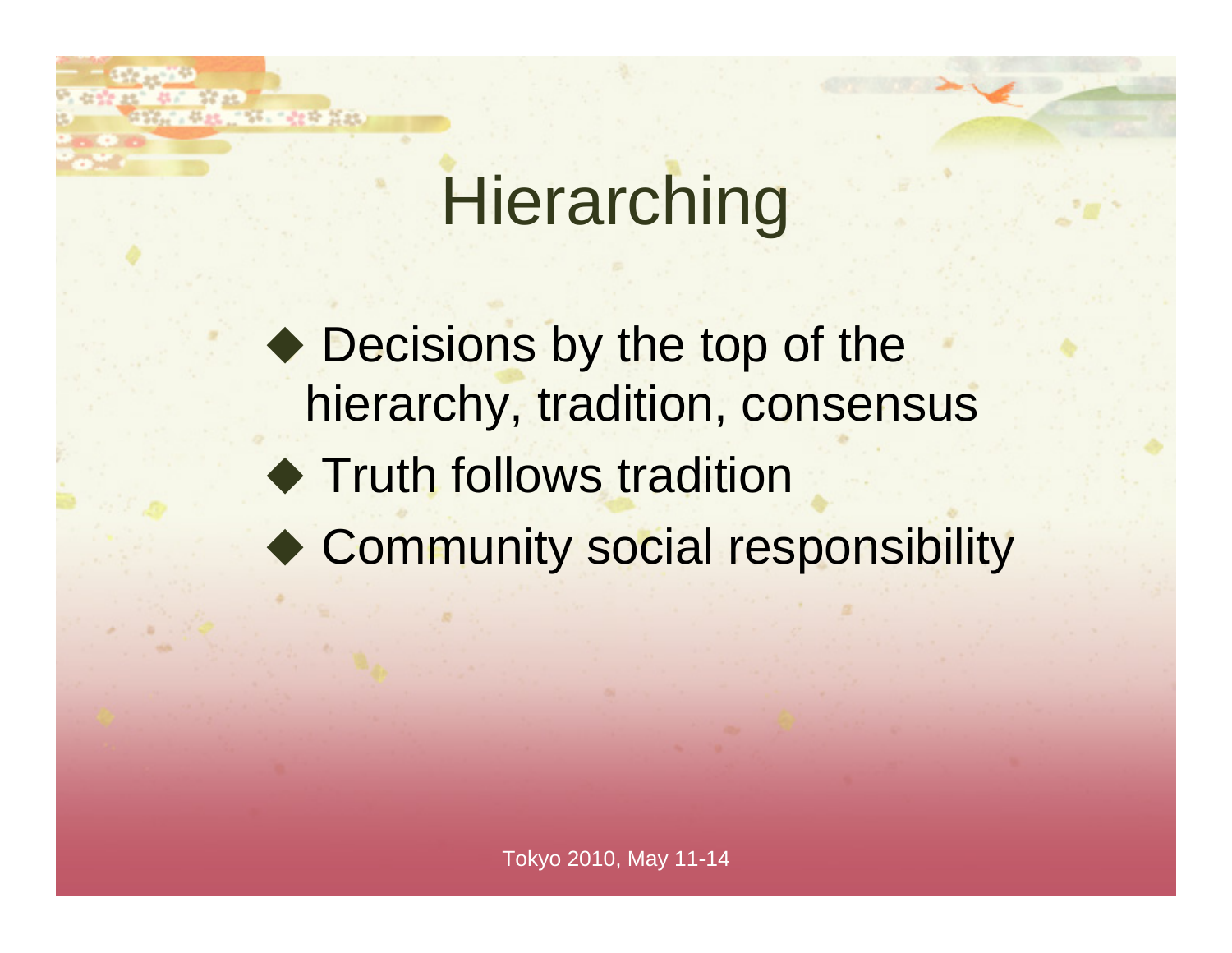# Type D Equalizing

 Weak Structure ◆ Strong Community ◆ Eg. Australia, Papua, Central Asia **Caribbean** 

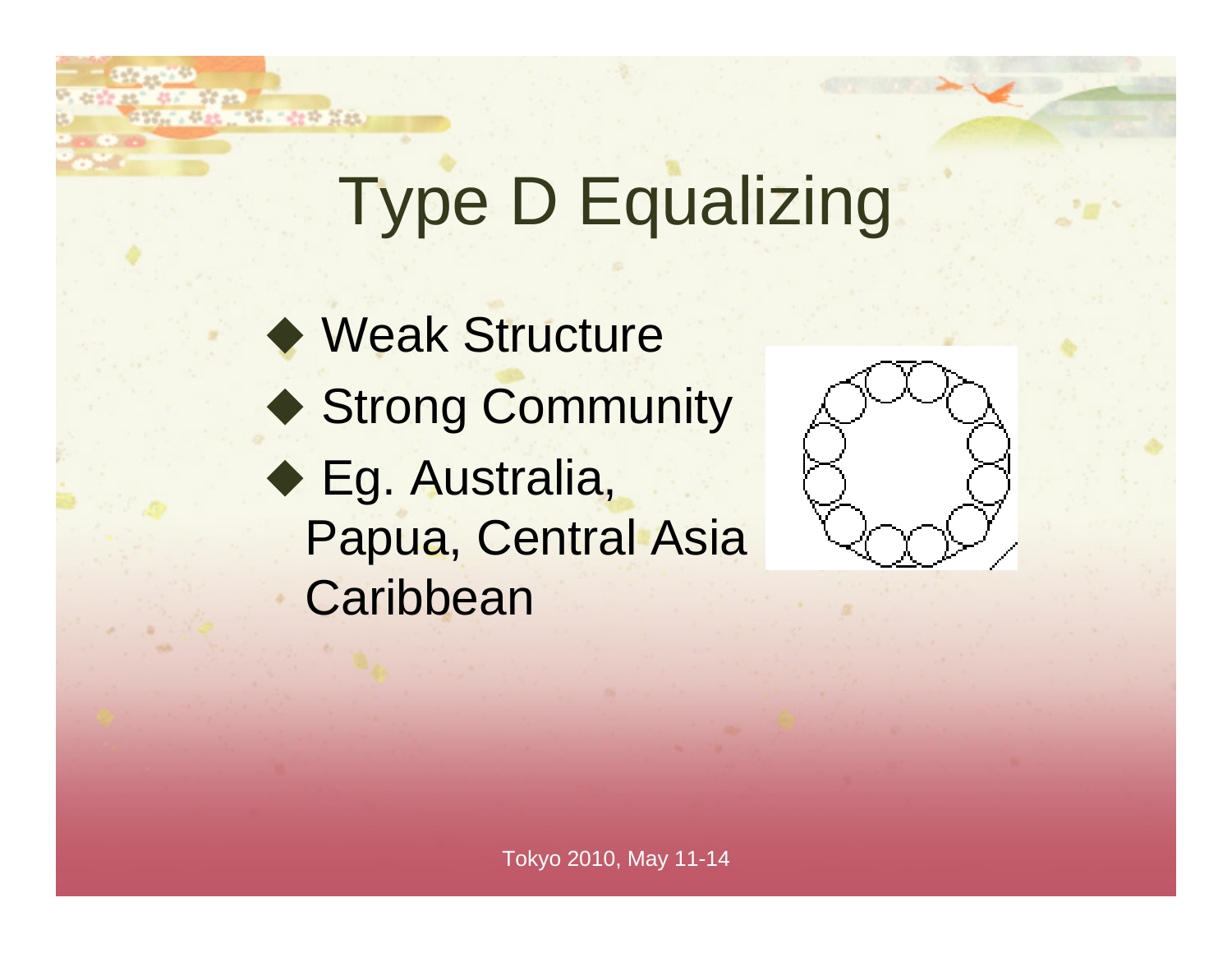# **Equalizing**

◆ Decisions by the community **Truth defined as equality** ◆ Social responsibility for the community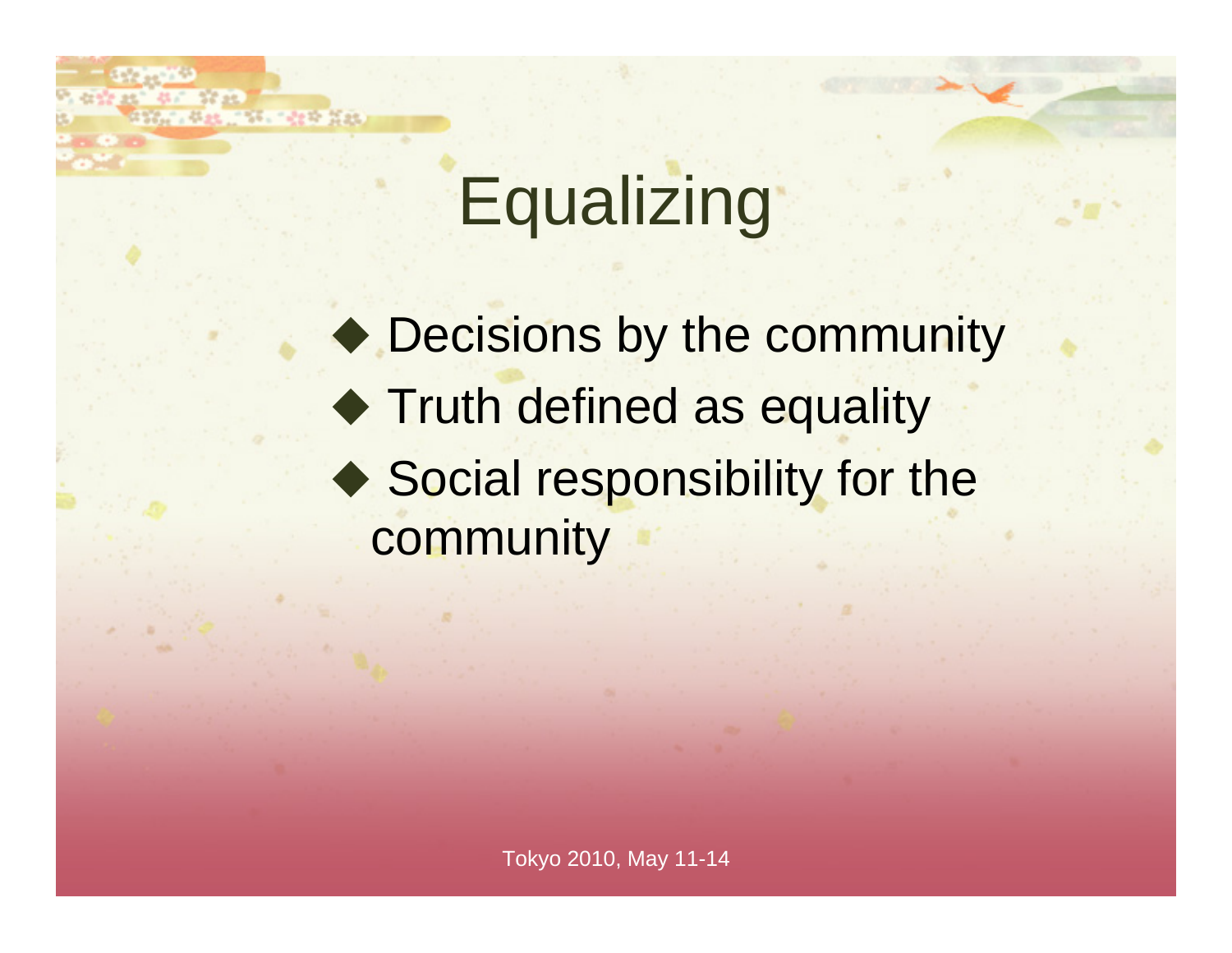#### Differentiating the types

**A**= does not have the same rules or does not affiliate with only one group **B**= rules differentiate what people do, not who they are **C**= rules differentiate people within a group **D**= principles define equality in the group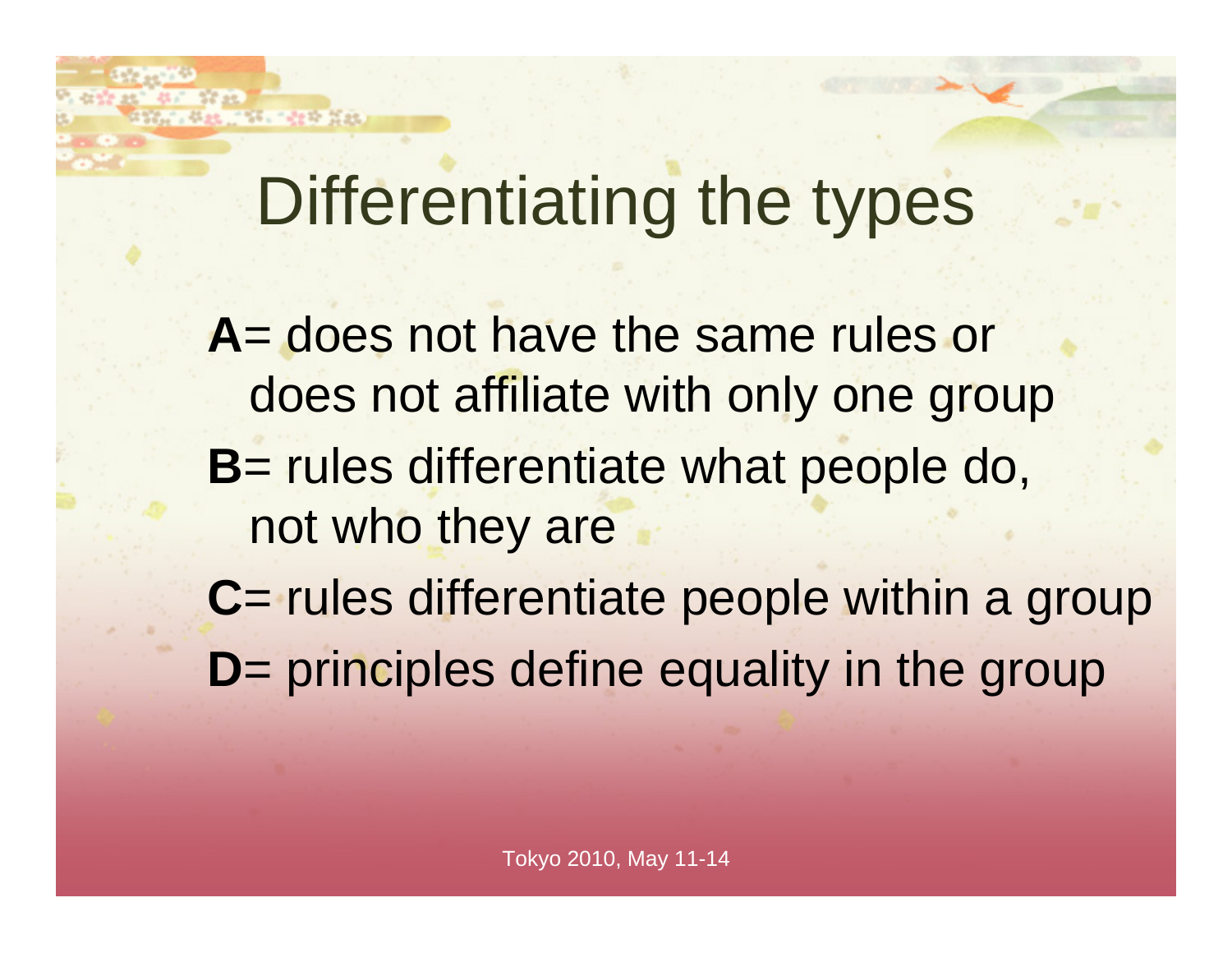#### Differentiating the Types

**A** and **B** say things regardless of others' feelings to justify self face, they perceive they speak the truth **C** and **D** guard what they say in order not to hurt others' feelings and will lie or bend the truth to maintain group face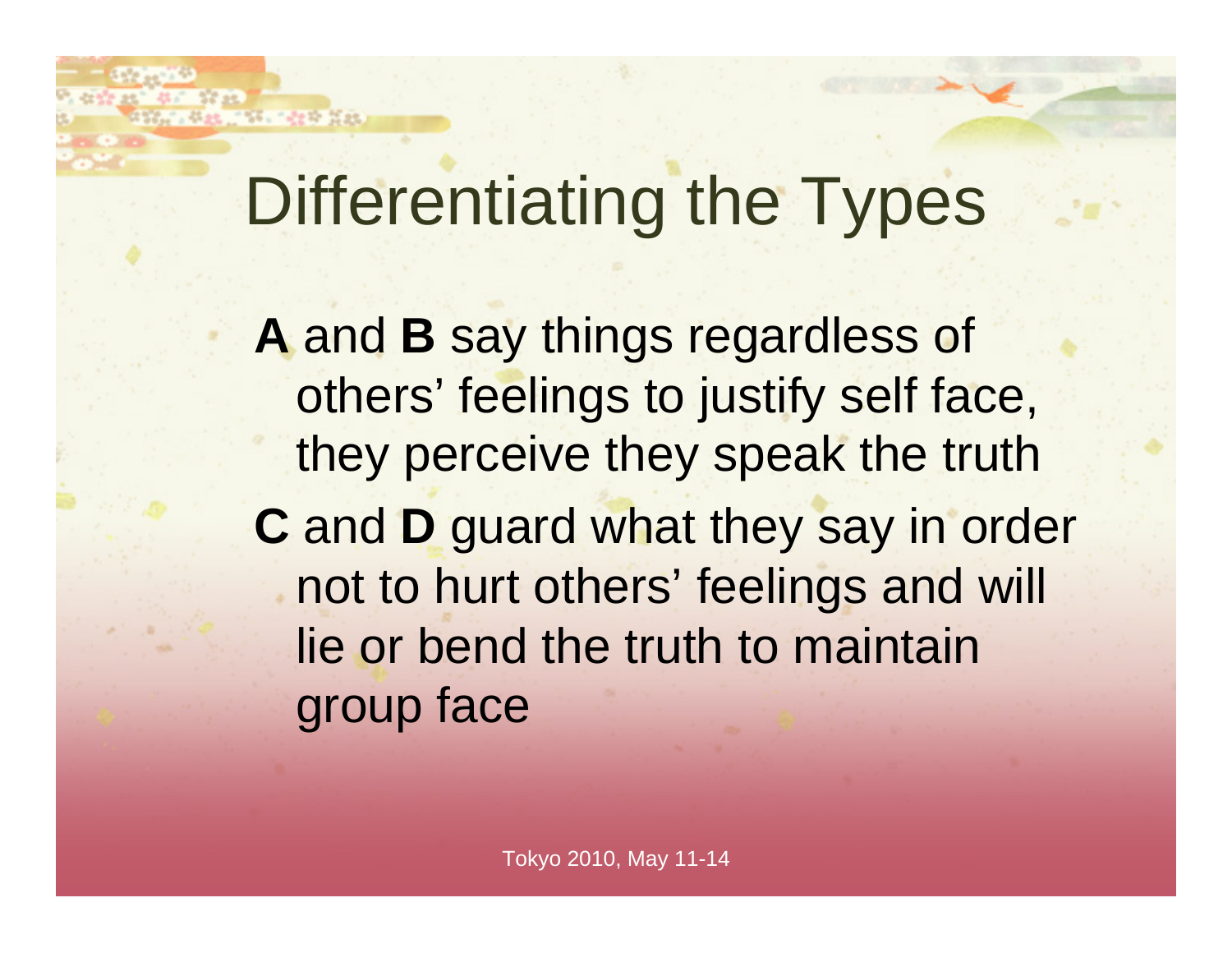#### Differentiating the Types

Hierarchy/strong structure & community ◆ Prominently displays photos/pictures of the national leader/s, authority figures ◆ The dead influence the living (eg. Japan kimono)

◆ Age is important (eg. younger siblings waits for older to get married first)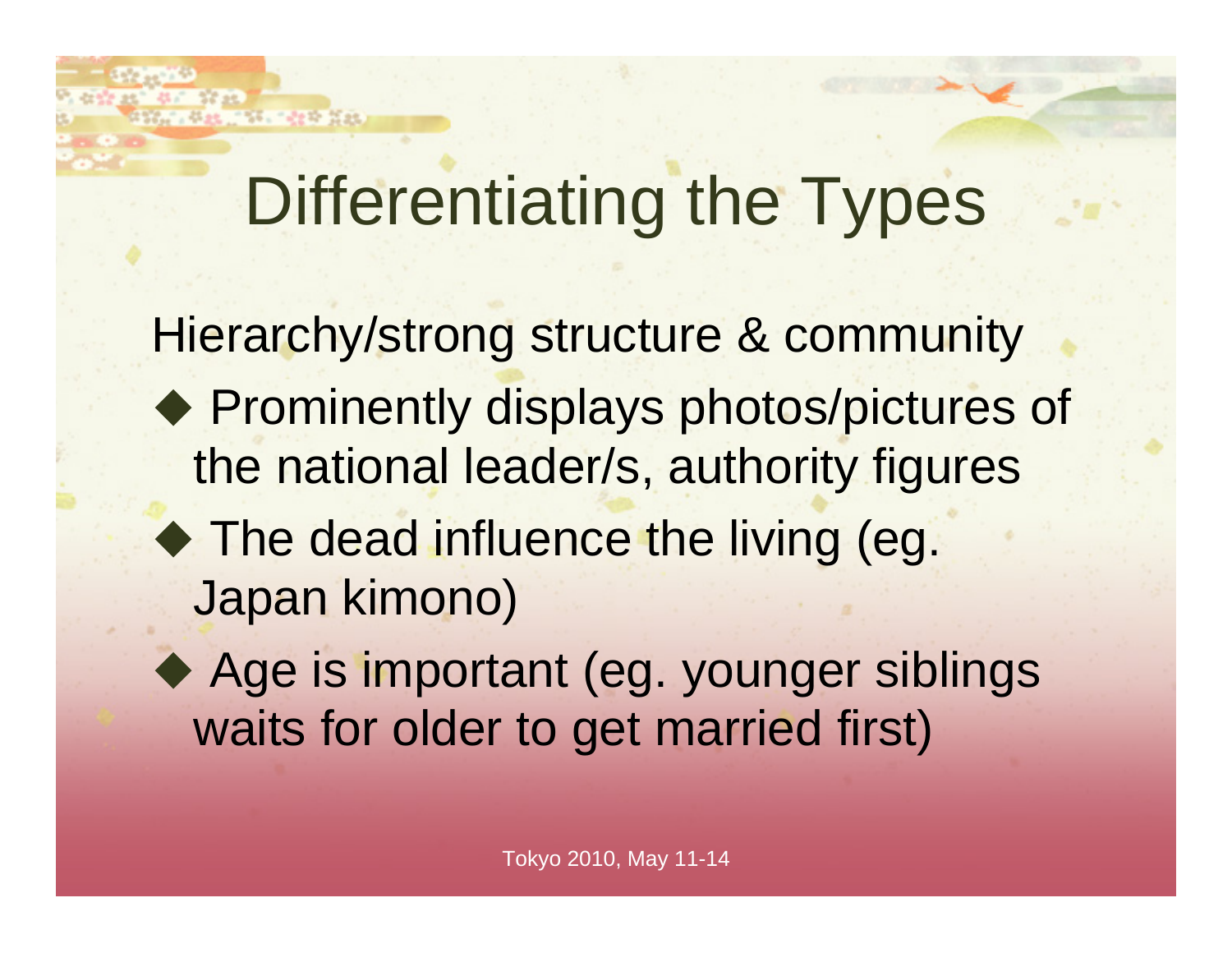#### Decision-making type

◆ A=Makes own decisions ◆ B=Follows the rules of the system ◆ C=Submits to the hierarchy ◆ D=Submits to the group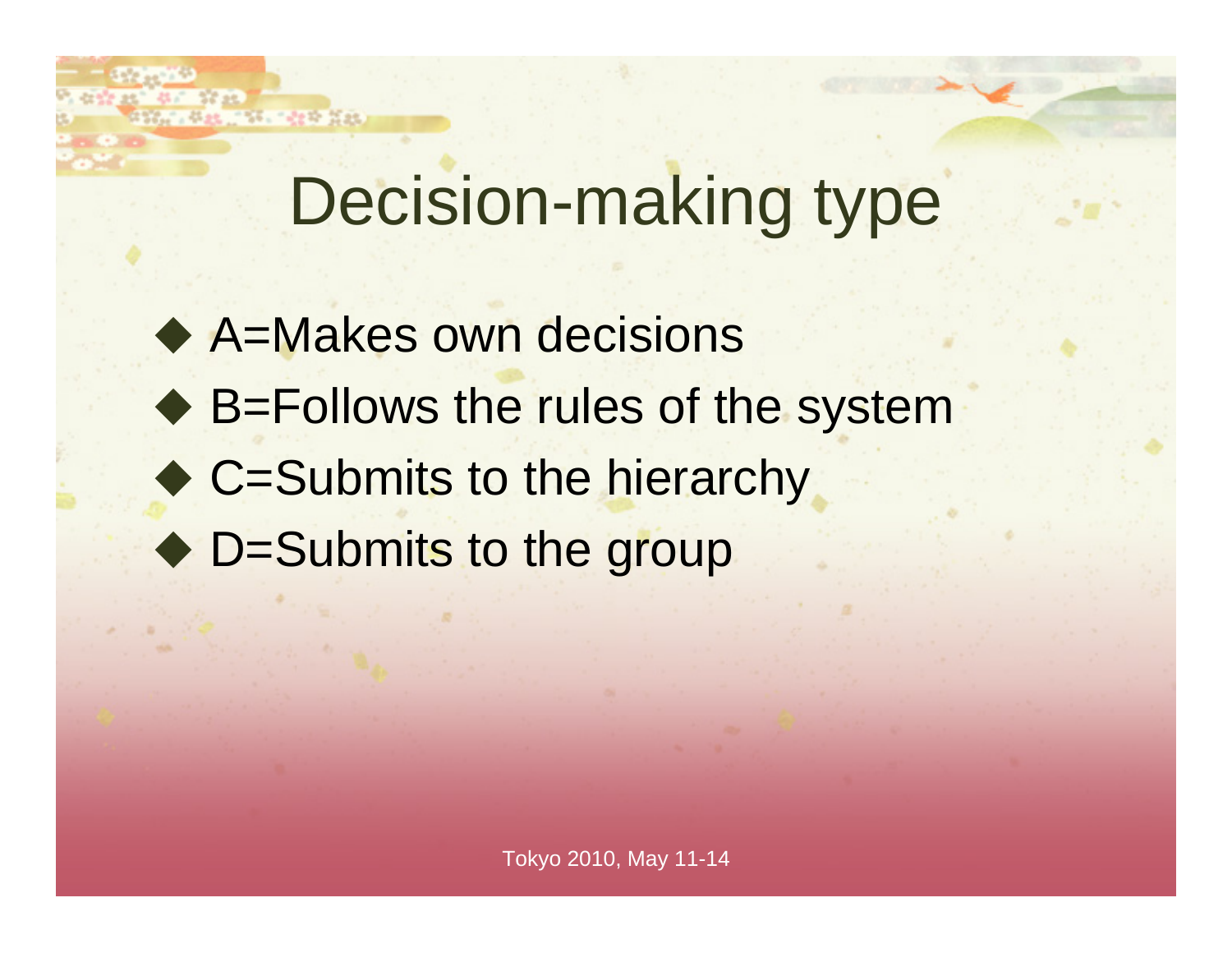# Truth/knowledge/thinking

◆ A=Finds own truth

St. 12eth Nati

- ◆ B=Follows the system truth/rules
- ◆ C=Accepts the hierarchy's truth, tradition
- ◆ D=Accepts the group's principles of equality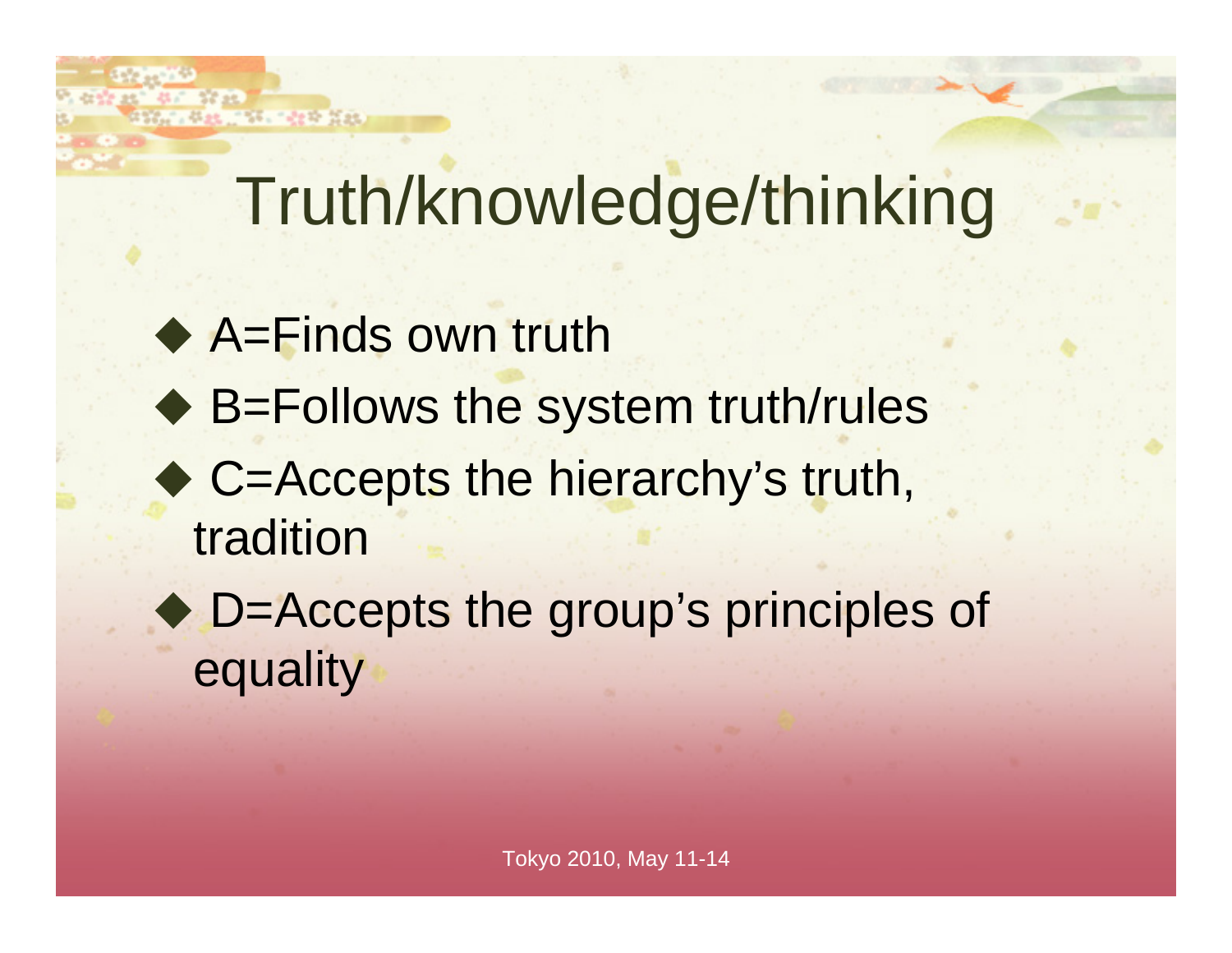# **Relationships**

- ◆ A=Choose your own friends, not long term relationships
- ◆ B=Choose relationships according to rules, not long term relationship
- ◆ C=Family's friends are your friends forever
- ◆ D=Your friends are those who continue to share the same principles of equality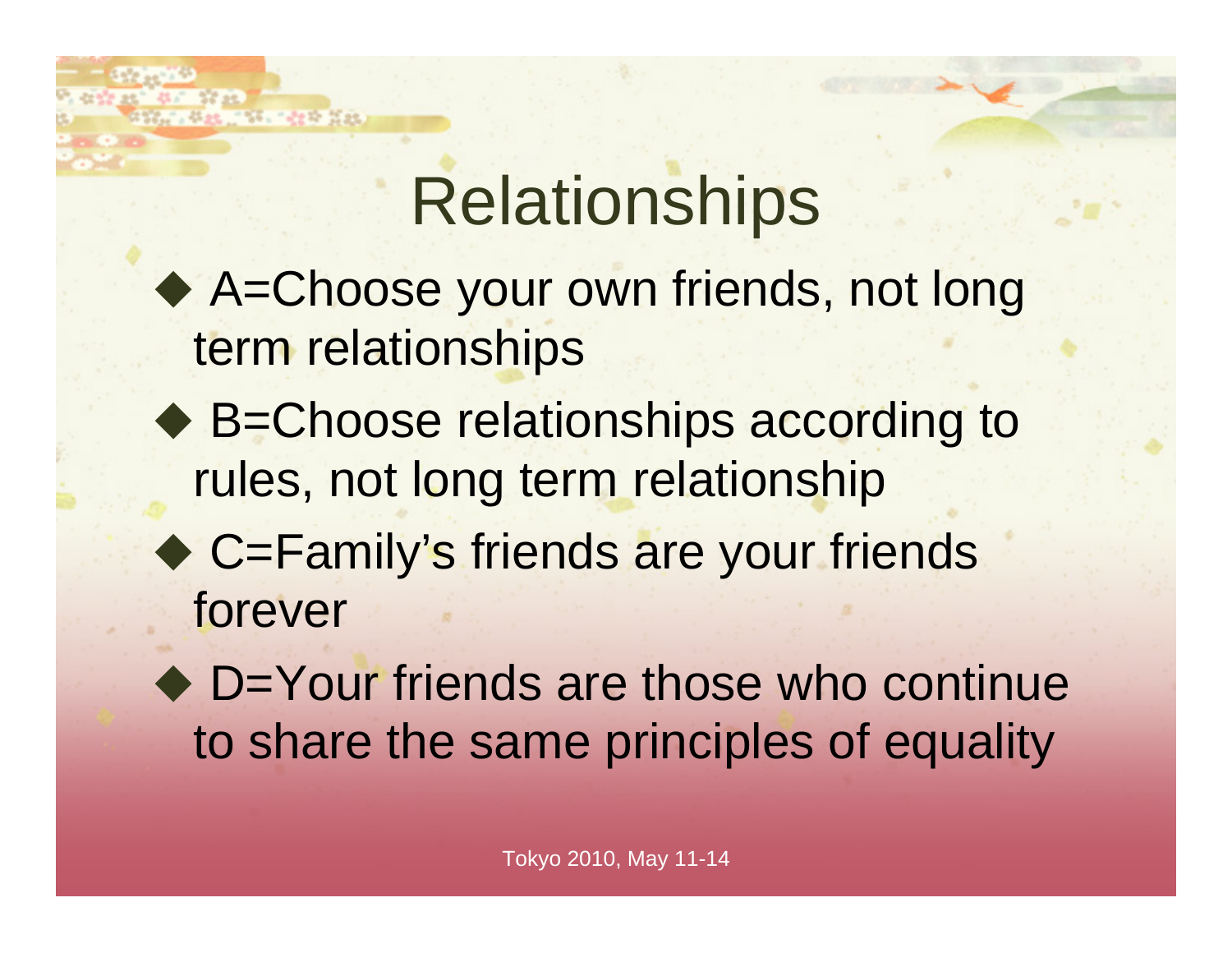## Which type describes you?

 A=Individualizing ◆ B=Subjugating ◆ C=Hierarching ◆ D=Equalizing

ST. Harry War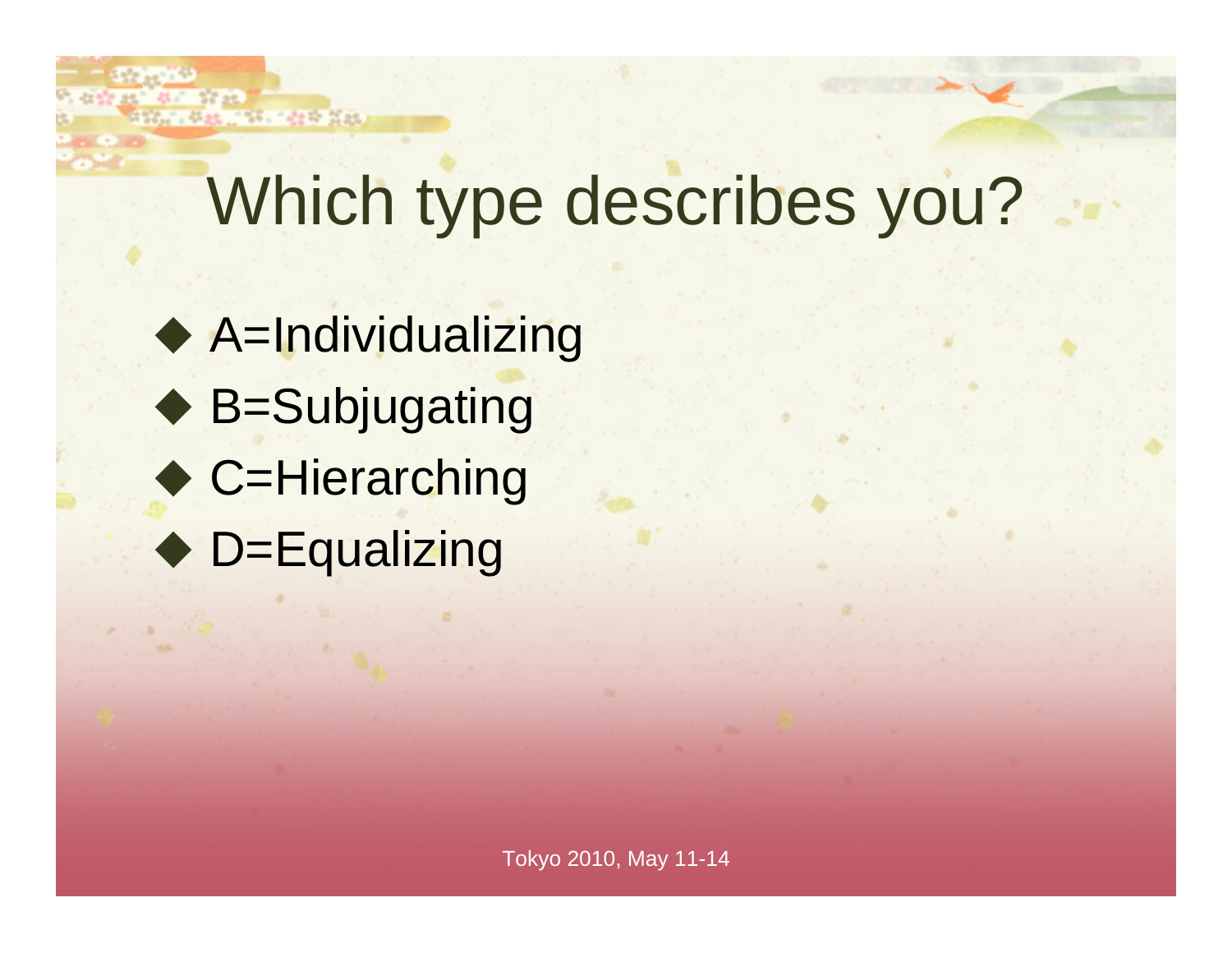## Case Study 1

◆ What went wrong? What were the important things to Pastor Lee?

What were the assumptions Pastor Lee and Mrs. Lee had about their Western colleagues?

 $\blacklozenge$  In what way does Pastor Lee identify his cultural values as biblical values?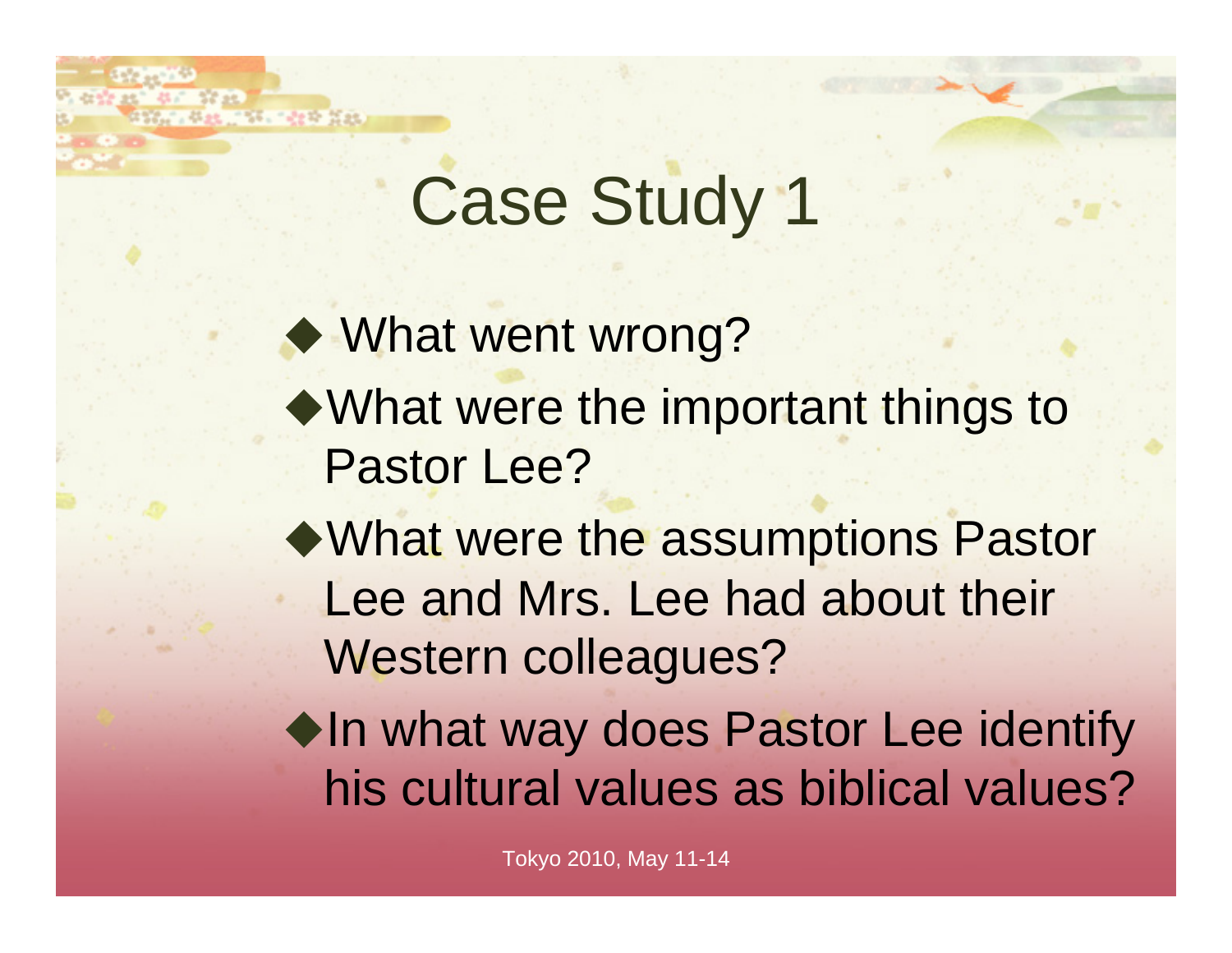# Case Study 2

What is important to Susan? ◆ How does she communicate with the team members?

Why does she have a problem of not getting any opinions from the Asian and African members?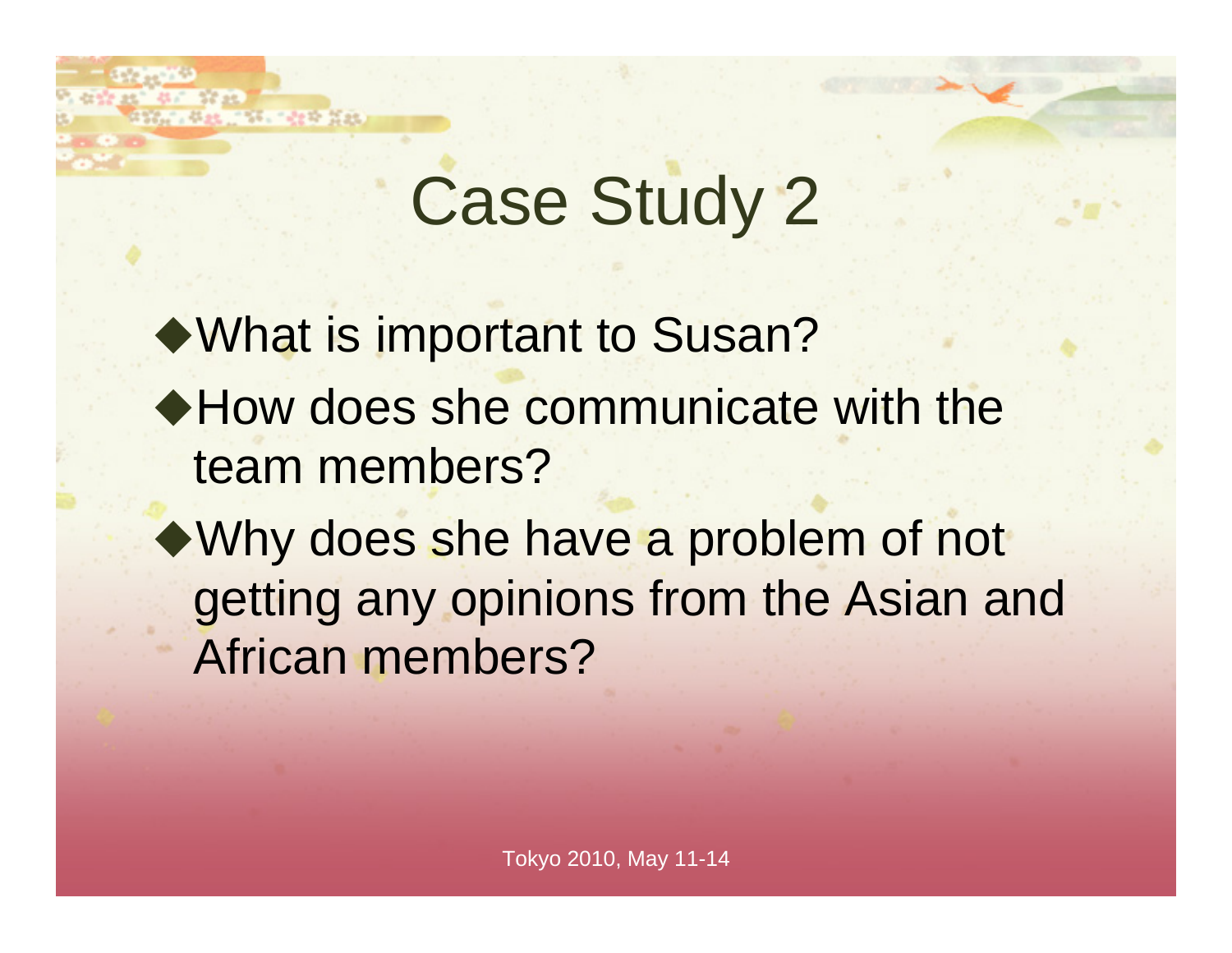## Differentiating Culture from Biblical Values

- What Scripture is needed in each situation?
- ◆ How might all the people reflect the image of God?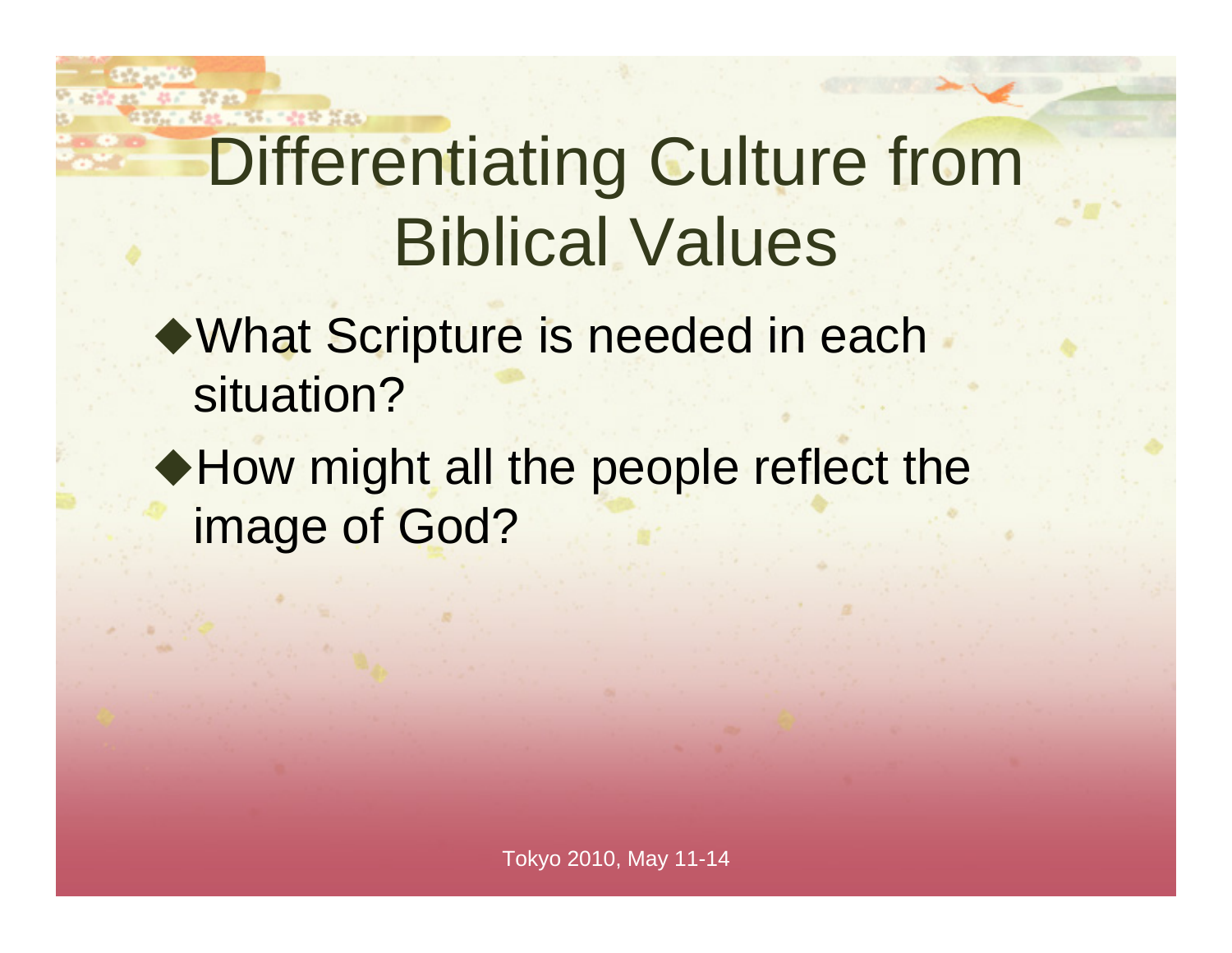### Cultural Bias

**Each type has a cultural bias,** that is, you prefer doing things one way over other ways ¤ Or having to do things another way is uncomfortable, upsetting, or makes you angry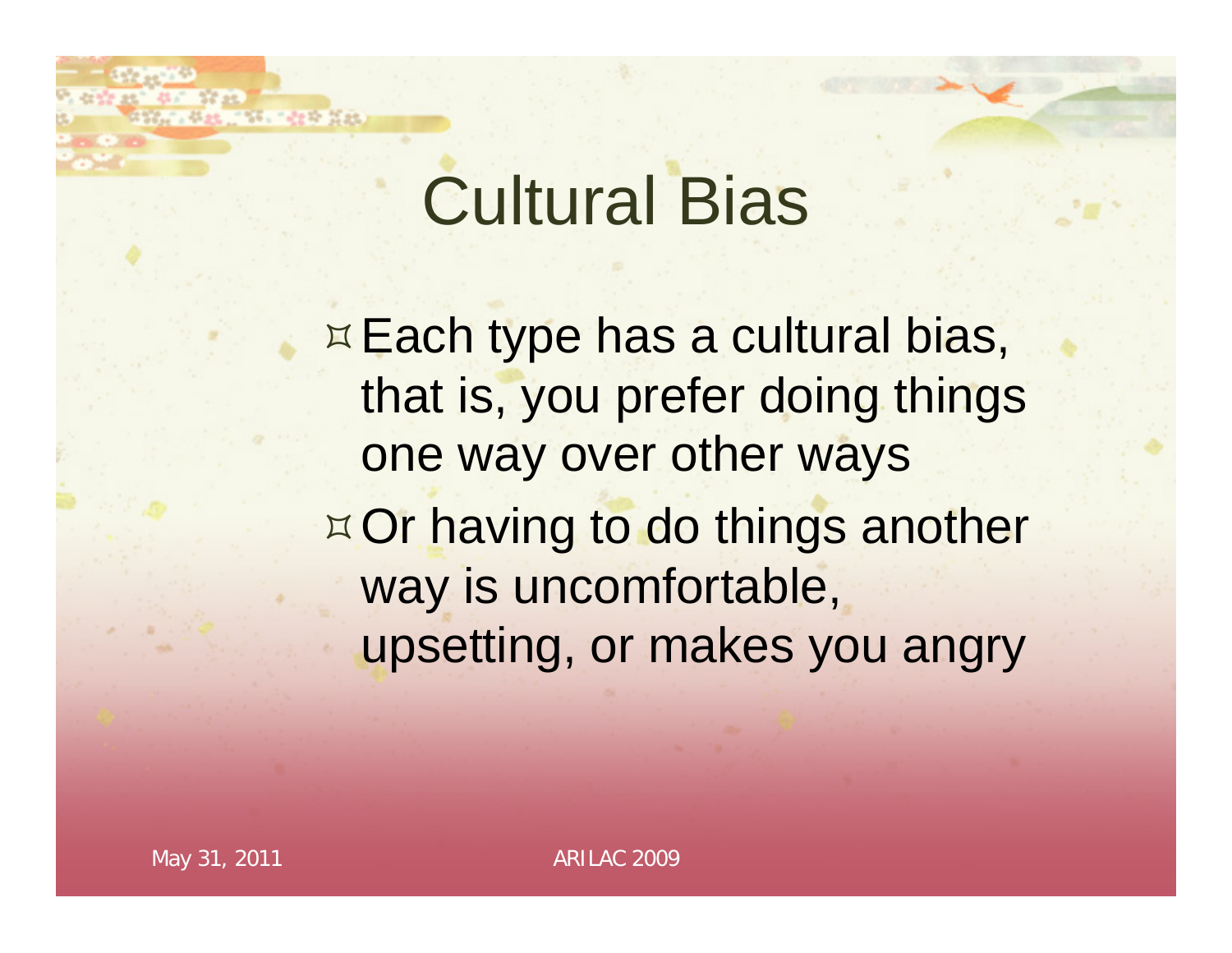## Type A Cultural Bias

when people do not challenge the rules of the system (Type B), when people do not make individual decisions or want to follow the traditional hierarchy (Type C), or when people want to share resources equally (Type D).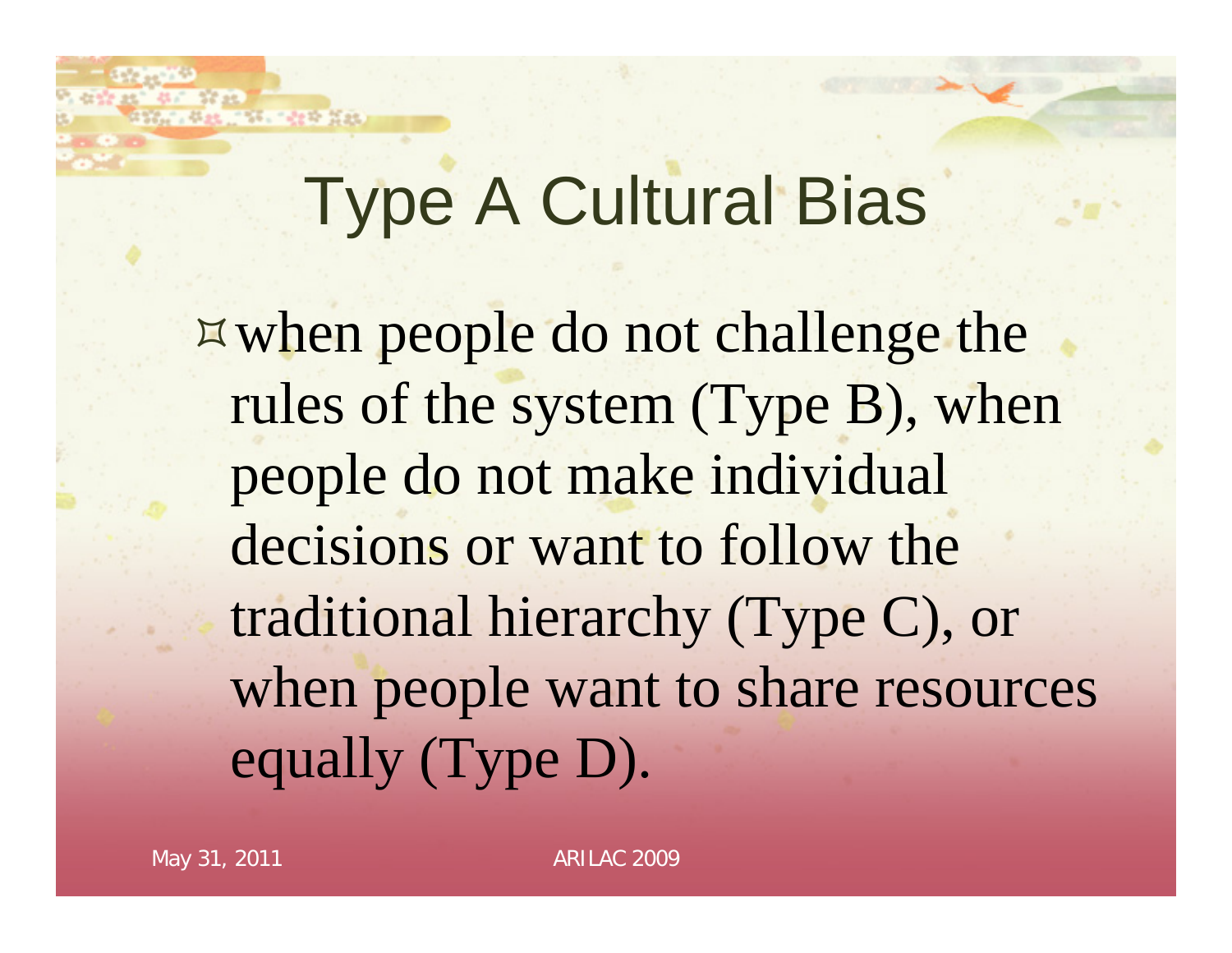### Type B Cultural Bias

when people challenge or try to get around the rules of the system (Type A), when people use community pressure or follow the hierarchy (Type C), or when people discount the rules of the system and the authority figures that uphold the system (Type D).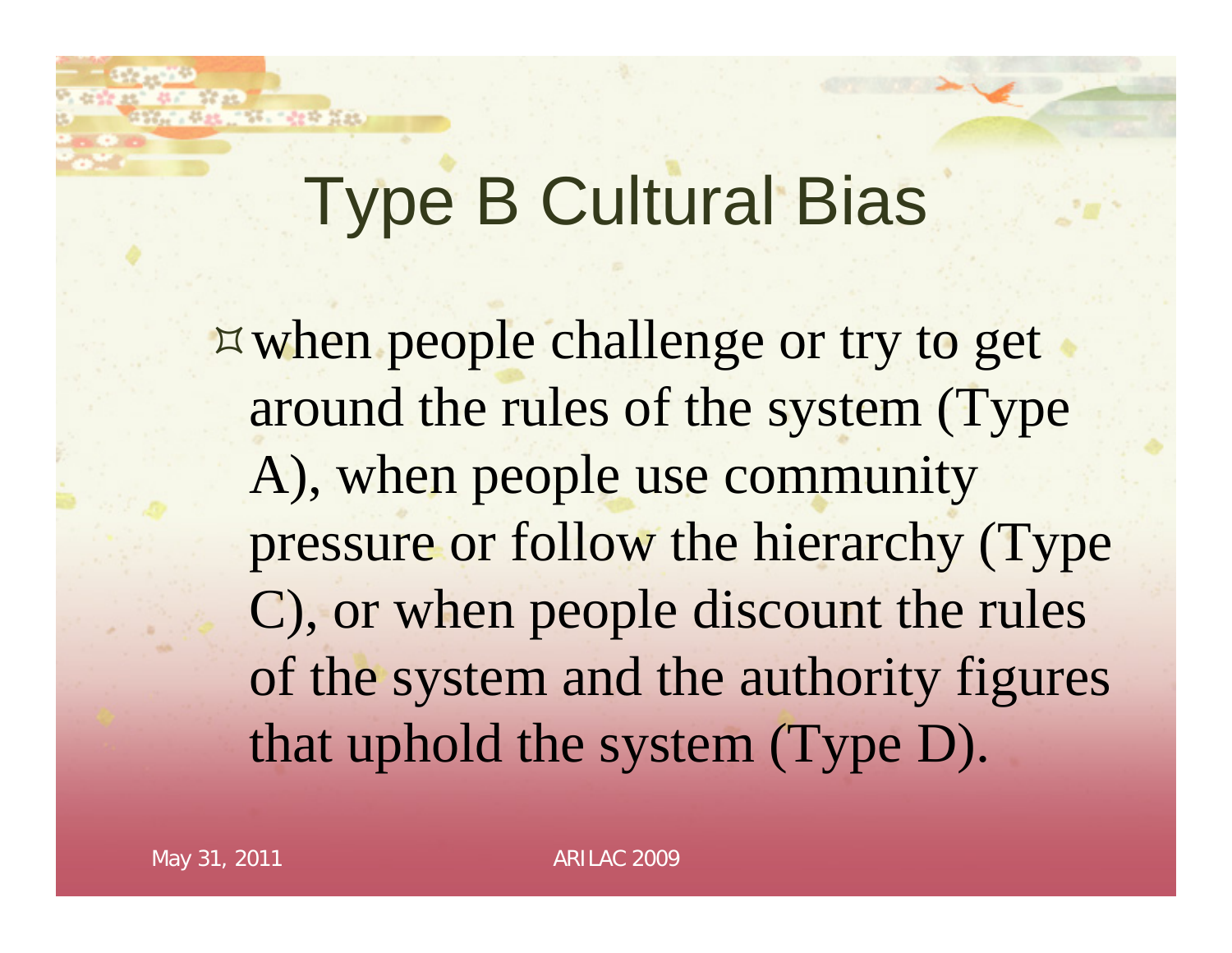### Type C Cultural Bias

**¤ people try to be creative and** innovative (Type A), when people do not use community support (Type B), or when people reject the orderly rules of the system and challenge the authority figures (Type D).